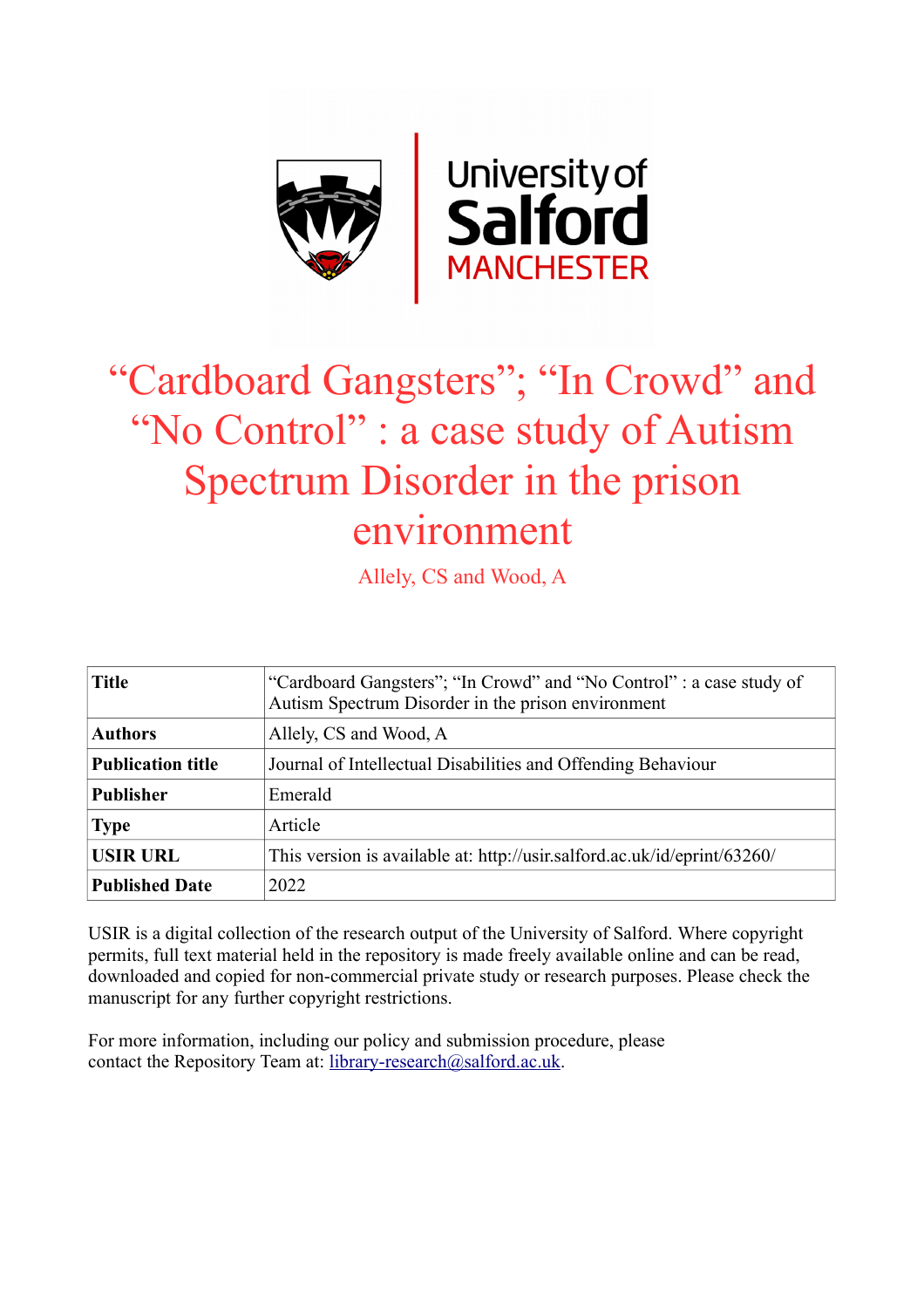# **"Cardboard Gangsters"; "In Crowd" and "No Control": A Case Study of Autism Spectrum Disorder in the Prison Environment**

Allely, C. S., & Wood, T.

Dr Clare S Allely, Reader in Forensic Psychology, University of Salford, United Kingdom [corresponding author]. Email: c.s.allely@salford.ac.uk

Dr Toni Wood, Lecturer in Criminology, University of Salford, United Kingdom.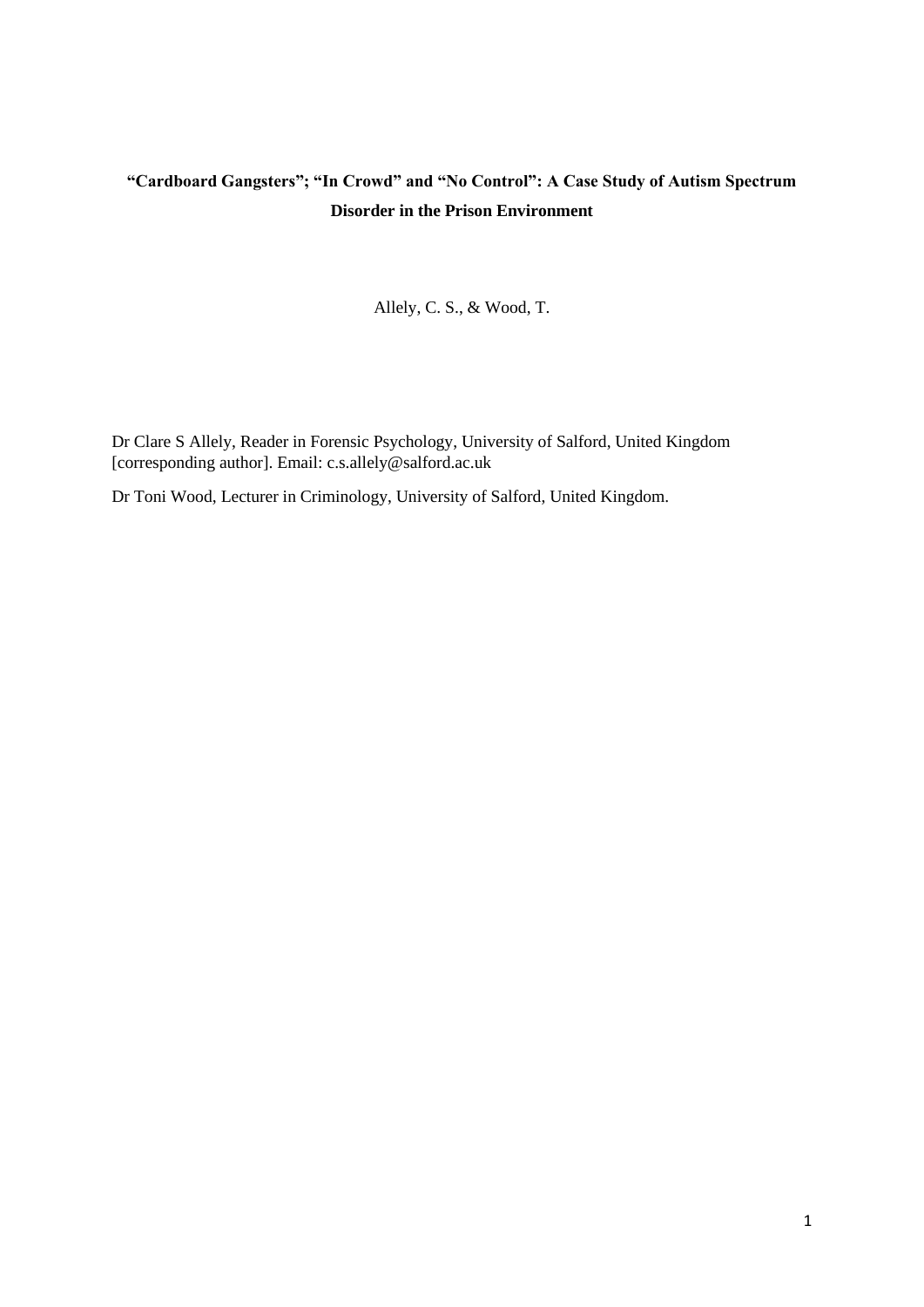# **Abstract**

**Purpose:** Prisoners with autism spectrum disorder (ASD) need to be identified in order that they are given the necessary and appropriate support and safeguards. It is increasingly recognised that, for individuals with ASD, prison can be more challenging. This can be due to ASD traits which can make problems occur in everyday life. Some of these ASD traits include: obsessions, compulsions, difficulties in communicating with others. There is increasing recognition that adults with ASD who are in prison are more vulnerable to bullying, social isolation, sexual victimisation; exploitation confrontations with other prisoners. Given this, more research is warranted in this area highlighting the specific needs and challenges of individuals with ASD in the prison.

**Methodology:** This paper is a case study of Mr C.T., a British Citizen, who is currently serving a life sentence (discretionary). Mr C.T., has spent more than 10 years in prison. At the time of completing the questionnaire for the present study, Mr C.T. was 51 years of age. Pled guilty to charges of (1) lewd, indecent and libidinous practices and behaviour; (2) making an indecent photograph contrary to s52(1)(a) of the Civic Government (Scotland) Act 1982; and (3) possession of indecent photographs contrary to s52(A)(1) of the Civic Government (Scotland) Act 1982. Mr C.T. was convicted of Lewd, Indecent and Libidinous Practices and Behaviour and 2 x Civic Government (Scotland) Act, Section 52 (1) (a) and was sentenced to Life Imprisonment with a punishment part of 6 years.

**Findings:** The case study discussed in this paper clearly raises a number of issues and concerns that urgently need attention in our criminal justice systems.

**Originality**: There is relatively little research exploring the experiences and challenges faced by individuals with ASD. This paper will add to the existing body of research in this limited field.

**Keywords:** Autism spectrum disorder; Asperger's syndrome; prison; prison officers; ASD; criminal justice system; imprisonment.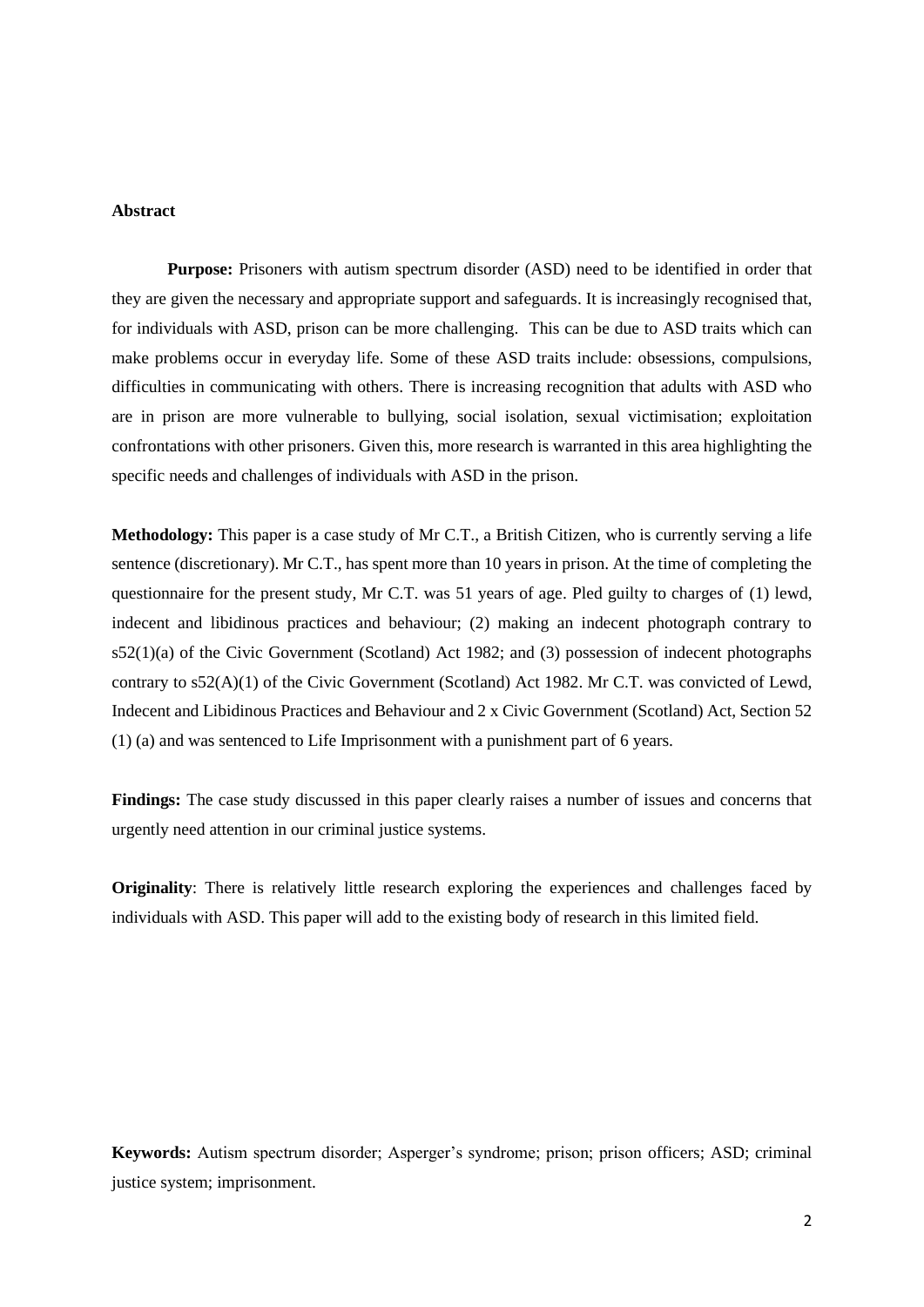# *Autism spectrum disorder*

Autism spectrum disorders (ASD) are early onset, pervasive, and lifelong neurodevelopmental disorders. They are characterised by impairments in social communication and repetitive, restricted behavior patterns and atypical response to sensory stimuli (DSM-V, American Psychiatric Association, APA, 2013). In their study investigating the prevalence of ASD in adults, Brugha and colleagues (2011) estimated of ASD to be 1% in the general population. In the general population, the male–female ratio for ASD prevalence is between 4 and 5:1 (Fombonne, 2009). The fifth edition of The Diagnostic Statistical Manual (DSM-V, American Psychiatric Association, APA, 2013) characterises two core domains of impairment in ASD: (1) "persistent deficits in social communication and social interaction" and (2) "restricted, repetitive patterns of behavior, interests, or activities" (APA, 2013).

# *Prevalence of ASD in the Criminal Justice System*

As highlighted by Loureiro and colleagues (2018), there have been studies which have indicated that there is an over-representation of individuals with ASD across various forensic settings (including in the criminal justice system) (e.g., Scragg & Shah, 1994; Bates, 2016; Fazio, Pietz, & Denney, 2012; Ashworth, 2016). The exact prevalence of ASD in prisons is unknown (Robinson et al., 2012). There are a number of explanations for this. For instance, the substantial heterogeneity which exists across studies (King & Murphy, 2014). Additionally, as previously pointed out by Chaplin and McCarthy (2014), in the United Kingdom there is no routine screening for ASD as part of the prison screening process. Another explanation is the lack of suitable assessment tools for individuals with ASD. Across all stages of the criminal justice system the lack of screening presents as a significant problem (Cooper & Allely, 2017). It is also important to consider that there will be significant variations in the rates of ASD found in prison depending on its type. For instance, whether the population under investigation is remanded or sentenced, high-secure, medium-secure, low-secure or derived from mainstream prisons (Underwood et al., 2013). In their study, Underwood and colleagues (2016) found, in a group of male prisoners in an adult male prison in London in the United Kingdom (UK) high levels of unrecognised traits of ASD. Of the 186 adult males they approached on the prison wings, 10% were found to screen positive for ASD and 2% met the diagnostic criteria for ASD.

It has been suggested that individuals with ASD may be caught and convicted more frequently for their offending behaviour which may be a potentially explanation for the higher prevalence of individuals in the criminal justice system compared to the prevalence in community samples (Woodbury-Smith & Dein 2014; Loureiro, Machado, Silva, Veigas, Ramalheira, & Cerejeira, 2018).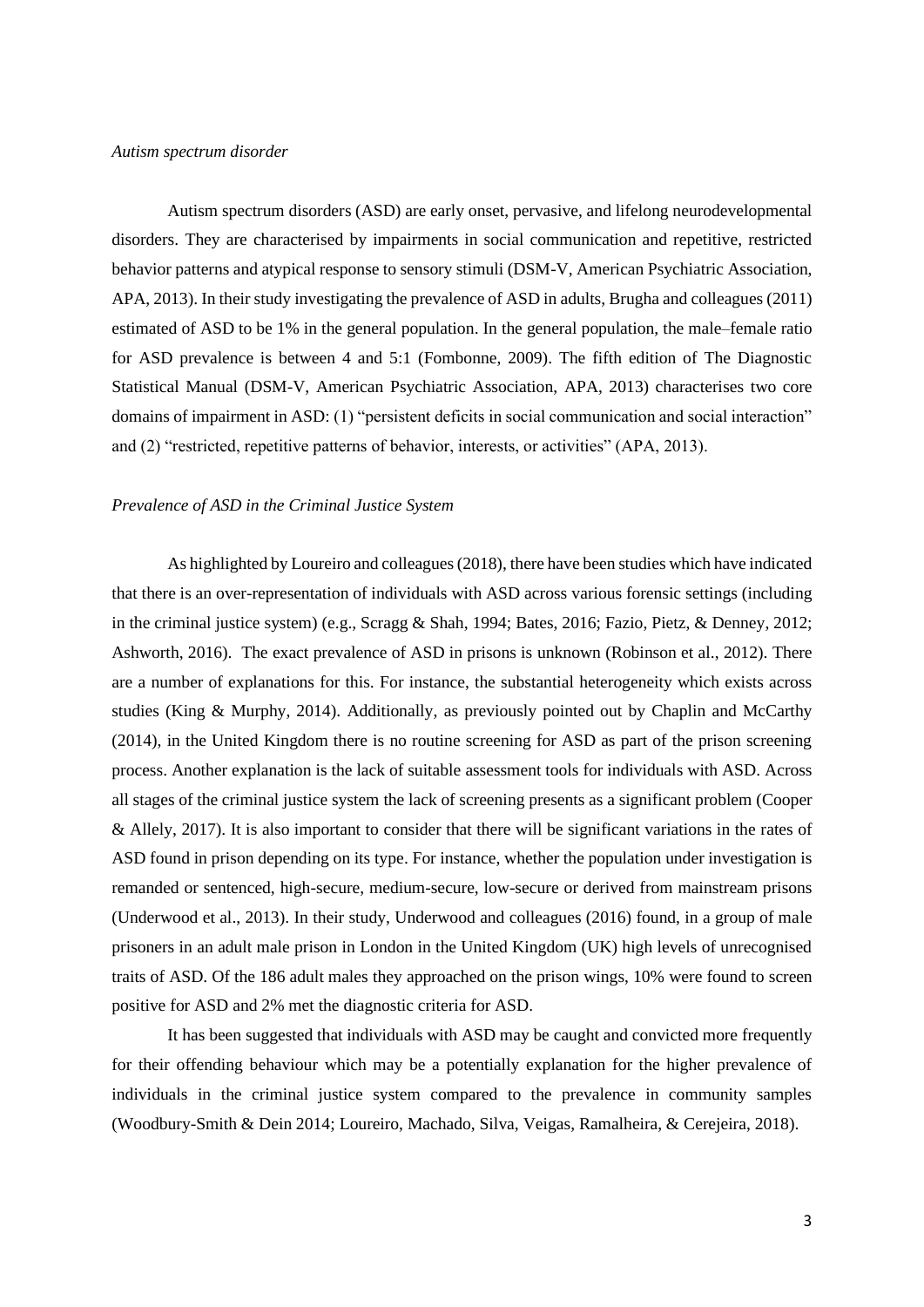There are a growing number of studies which suggest that when compared to the general populations, individuals with ASDs are not more likely to engage in offending behaviour (e.g., Ghaziuddin, Tsai, & Ghaziuddin, 1991; Hippler, Viding, Klicpera, & Happé, 2010). In fact, there have been some studies which have found that individuals with ASD may actually be *less* likely to engage in offending behaviour when compared to the general population (Mouridsen, Rich, Isager, & Nedergaard, 2008; Woodbury-Smith, Clare, Holland, & Kearns, 2006). Moreover, studies indicate that individuals with ASD are far more likely to be the victims of offending behaviour than the perpetrator (e.g., Modell & Mak, 2008). Weiss and Fardella (2018) found that in adulthood, compared to neurotypicals, individuals with ASD reported higher levels of teasing and emotional bullying as well as sexual victimization. individuals with ASD were also more likely to be robbed, physically assaulted, teased and ridiculed and sexually harassed when compared to neurotypicals. Lastly, it has been suggested by Lindsay and colleagues (2014) that ASD may, at least in some cases, act as a protective factor against offending behaviour. Specifically, they argue that individuals with ASD exhibit an 'adherence to social rules' which is completely inflexible which prevents them from engaging in offending behaviour in more simplistic moral contexts (see also Grant et al., 2018).

Studies indicate that individuals with ASD are not at increased risk of offending (e.g., Mouridsen et al., 2008). However, there has been research which has identified the ways in which certain ASD symptomology can contribute to different types of offending behaviour (e.g., Baron-Cohen, 1988; Everall & Lecouteur, 1990; Chesterman & Rutter, 1993; Barry-Walsh & Mullen, 2004; Schwartz-Watts, 2005; Mouridsen et al., 2008; Ledingham & Mills, 2015; Allely & Creaby-Attwood, 2016; Lazaratou, Giannopoulou, Anomitri, & Douzenis, 2016). Therefore, there are a number of individuals with ASD whose offending behaviour, rather than being due to any malice, was driven instead by symptoms which are inherent to ASD (see Mogavero, 2016). Allely and Creaby-Attwood (2016) found a small number of studies which identified some of the key ASD symptomology that can contribute to sexual offending behaviour including: "obsession or preoccupation with certain things (e.g., women's underwear), failure to conform to social conventions, impaired ToM [Theory of Mind], impaired ability to decode language and social gestures and a limited repertoire of appropriate behaviour" (Allely & Creaby-Attwood, 2016, pp. 47, see also Murrie et al., 2002). ToM refers to the ability to explain and predict the behaviour of other people by identifying mental states (e.g., others' intentions, beliefs, desires, or emotions) (Gallagher & Frith, 2003). Other core features of ASD which may contribute to sexual offending include an impaired ability to appropriately interpret the negative facial reactions of their victims (e.g., of fear and distress) in response to their sexual advances (Freckelton & List, 2009).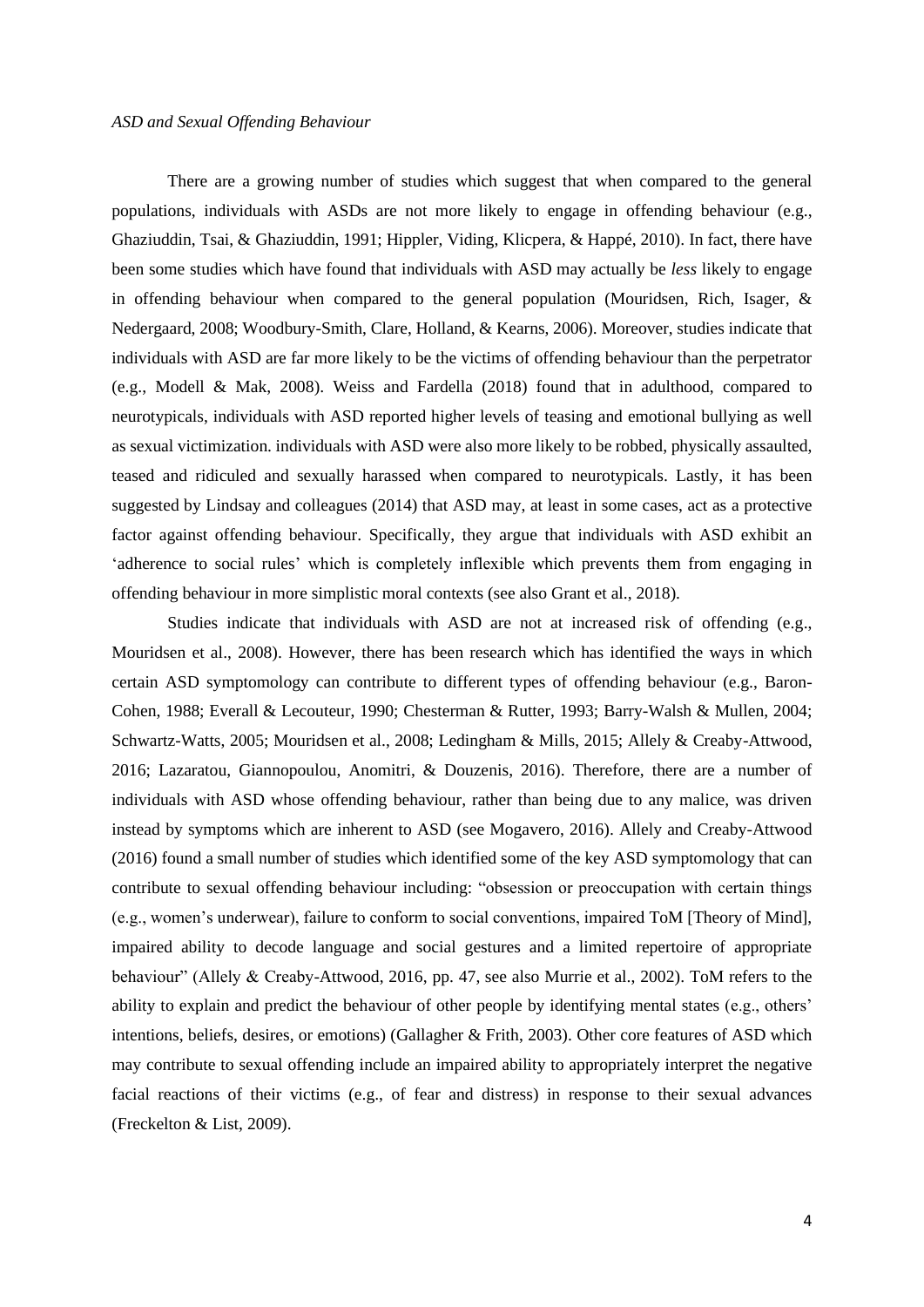*Innate vulnerabilities in some individuals with ASD charged with an Indecent Images of Children (IIOC) related offence*

A number of innate vulnerabilities have been identified in many individuals with ASD who are charged with an Indecent Images of Children (IIOC) related offence related offence (Allely & Dubin, 2018; Allely, Kennedy, & Warren, 2019). The internet may be used by individuals with ASD for the purposes of sexual education or to satisfy their sexual needs due to a lack of sexual outlets with peers/friends (e.g., Attwood et al., 2014). Many individuals with ASD have average or above average intelligence while their social maturity can be that of someone who is much younger. Therefore, they may be more interested and comfortable in making friends with individuals who are younger than they are chronologically but who are, socially and emotionally, at a similar level as them (Cutler, 2013). They may also be not aware that their actions were a criminal offense which may be due to their impaired ability to recognise the facial expressions in the images or videos of the children which is consistent with the literature (e.g., Uljarevic & Hamilton, 2013). Some individuals with ASD may view IIOC inadvertently as a result of their impaired ability to correctly guess the age of the individuals in the images or videos. This is further complicated by the fact that often the boundaries or distinction between an adult and a child is blurry (Mahoney, 2009; Mesibov & Sreckovic, 2017).

The desire for this material can end up being particularly excessive and compulsive in some individuals with ASD, as with many things that are of interest to them (Mesibov & Sreckovic, 2017). For an individual with ASD, the obsessive collecting and categorisation of the material can be appealing. It is not necessarily evidence that they are more likely to act on their sexual interests. Currently used risk assessment do not consider this ritualistic component of ASD. It is considered that the more images you have the more 'risky' you are believed to be against minors (Mahoney, 2009). A complete lack of awareness of the broader issues regarding IIOC materials (such as, where and how they got those files or images, who else might be able to access them and what the consequences are for the minors in the images – recognition that the minor in the material is an unwilling participant, a victim) can be found in some individuals with ASD (Mesibov & Sreckovic, 2017). They may also have a literal view of the world. This would make them not consider the possibility that something that is so freely available on the internet would be illegal (Mesibov & Sreckovic, 2017). There has been no empirical research which has suggested that extreme sexual content is predictive of dangerousness (Osborn, Elliott, Middleton, & Beech, 2010) nor is it always indicative of deviant sexuality. Rather it can more accurately be described as being "counterfeit deviance" (or naïve curiosity) in some individuals with ASD (Hingsburger, Griffiths, & Quinsey, 1991; Mahoney, 2009).

# *Present Case Study*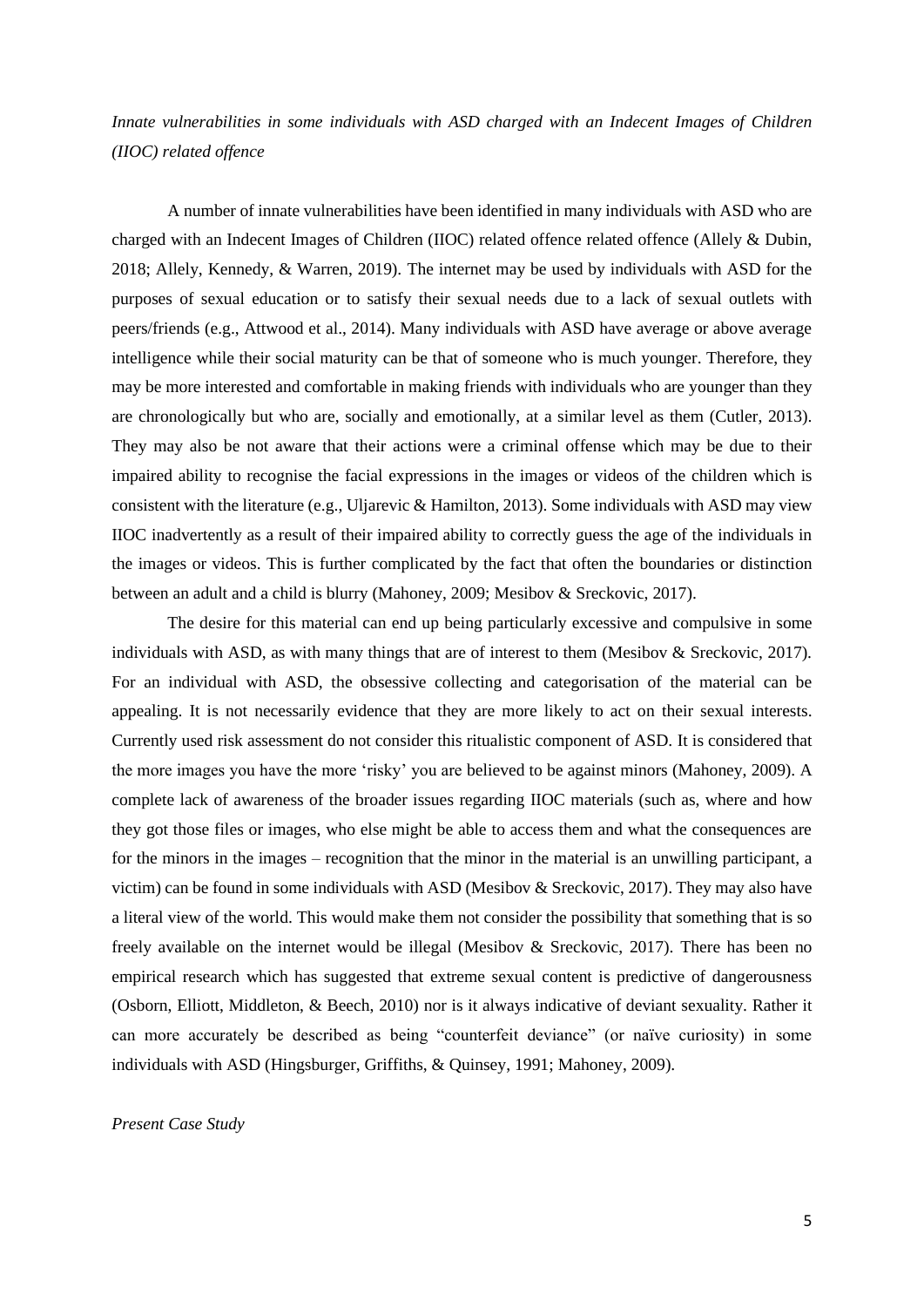Allely (2015a, 2015b) and Robertson and McGillivray (2015) have previously highlighted that there has been a significant amount of research which has investigated offending behaviour and ASD. However, there has been relatively little research investigating the experience and difficulties which are faced by individuals with ASD in the prison environment (Haskins & Silva, 2006; Lewis et al., 2015). In the present case study we have chosen not to use the term 'child pornography'. Instead, we use the legal terminology of 'Indecent Images of Children (IIOC)'. However, in the literature the term child pornography is most often used in relation to ASD. The reason why the term child pornography is not favoured by some is that it fails to capture that the child is a victim and not a willing participant.

# **Case Study**

The case study in this paper is of Mr C.T., a British Citizen, who is currently serving a life sentence (discretionary). Mr C.T., has spent more than 10 years in prison. At the time of completing the questionnaire for the present study, Mr C.T. was 51 years of age. Pled guilty to charges of (1) lewd, indecent and libidinous practices and behaviour; (2) making an indecent photograph contrary to s52(1)(a) of the Civic Government (Scotland) Act 1982; and (3) possession of indecent photographs contrary to s52(A)(1) of the Civic Government (Scotland) Act 1982. Mr C.T. was convicted of Lewd, Indecent and Libidinous Practices and Behaviour and 2 x Civic Government (Scotland) Act, Section 52 (1) (a) and was sentenced to Life Imprisonment with a punishment part of 6 years. The victim was a girl aged between seven and eight years old at the time of the offences and was known to Mr C.T. Mr C.T. was 37 years old at the time of the offending. As mentioned above, the Civic Government charges relate to Mr C.T.'s having indecent photographs or pseudo-photographs of children in his possession. This also included the same victim when she was eight years old. Mr C.T. pled guilty to these charges although he stated that he had not done many of the behaviours they included but had wanted to prevent his victim being put through the trauma of trial. He said that he had not been in possession of IIOC. [In more recent communication in 2022, Mr C.T. has stated that he admitted taking photos his victim *"but emphatically denied the images that were recovered from a zip disk that was brand new and still sealed in its security cellophane wrapping when it was seized by police*" also he states that *"he did not find any pornographic images arousing regardless of their nature"*]. Given the charges (such as the taking indecent photos of a minor which Mr C.T.), exploring how certain features of ASD may provide the context of vulnerability to engaging in indecent images of children will be covered in this paper].

In prison, Mr C.T. has been adjudicated once. He has never spent time in segregation or been restrained. He also has no history of self-harm although he has attempted suicide but not within the prison environment. He did not use drug or alcohol prior to coming to prison. He also does not receive visits from friends or family members. On the Child Empathy Test (CET), Mr C.T.'s responses did not show any indications of significant 'deviance' or 'fake sensitivity' responses. On the Explicit and Implicit Sexual Interest Profile (EISIP), the key finding is that there is consistency between Mr C.T.'s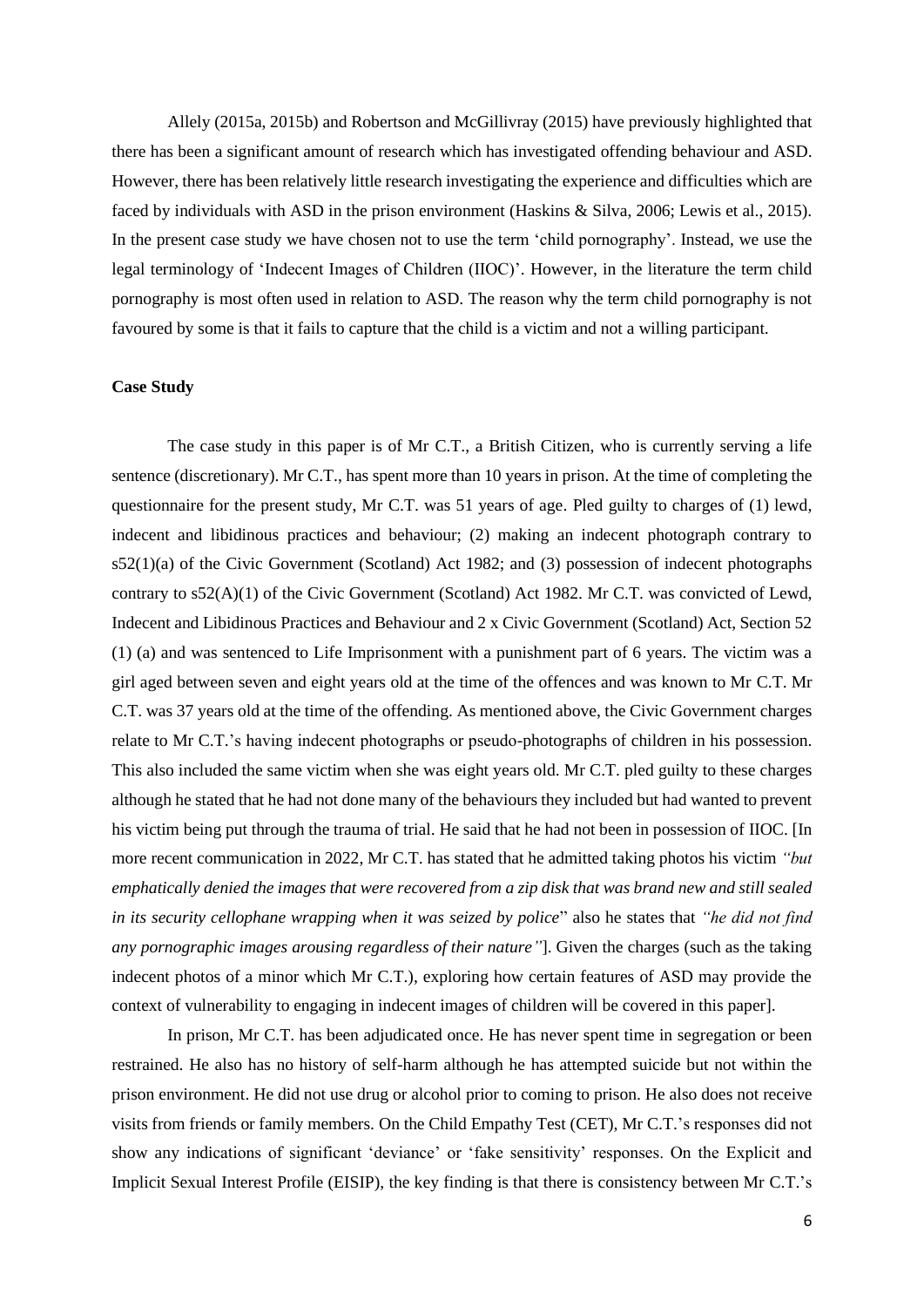primary sexual preference for adult females and the two objective measures, which indicate the same. This is not therefore a primary paedophilic profile. Ethical approval for this case study was granted by the Scottish Prison Service (SPS). Ethical approval was also granted by the ethics committee at the University of Salford. The following documents were consulted for this case study:

- Psychological Report
- Supplementary Psychological Report
- Second Supplementary Psychological Report
- Two applications for Civil Legal Aid
- Two Scottish Prison Service (SPS) Governors and Managers Action Reports
- One Individual intervention based on Moving Forwards: Making Changes. Post Programme Report, SPS
- Four corresponding email responses to letter sent by Mr C.T. from SPS Headquarters.
- Two responses Freedom of Information (FoI) requests made by Mr C.T. One from the Risk Management Authority (RMA) and one from the SPS.
- One Equality Impact Assessment (Full Assessment Form). Scottish Criminal Cases Review Commission.
- One letter from the Scottish Government Legal Directorate Litigation Division. Scottish Government.
- Two of Mr C.T.'s Applications to the Scottish Criminal Cases Review Commission (one 38 pages in total and the other eight pages in total).
- Two responses from the Scottish Criminal Cases Review Commission.
- Letter from Mr C.T.'s Solicitor regarding legal aid funding.
- Five relevant media articles relating to autism in the criminal justice system.
- One correspondence to Mr C.T. from the deputy governor of HMP [redacted].
- An email and letter from Mr C.T.'s response to the supplementary psychology report (26) pages in total).
- One legal letter addressed to Mr C.T.
- Email containing the minutes to a Special DDA Case Conference (pertaining to Mr C.T. case).
- Personal corresponding letter addressed to the authors from Mr C.T. Electronic and not handwritten (27 pages in total).
- Fourteen miscellaneous but relevant letters or emails (for example, Mr C.T.'s request for psychological reports, email correspondence from the prison lawyer to Mr C.T., email correspondence from the Director of Healthcare, etc).
- Eleven personal letters to the authors from Mr C.T. (over the course of at least three years).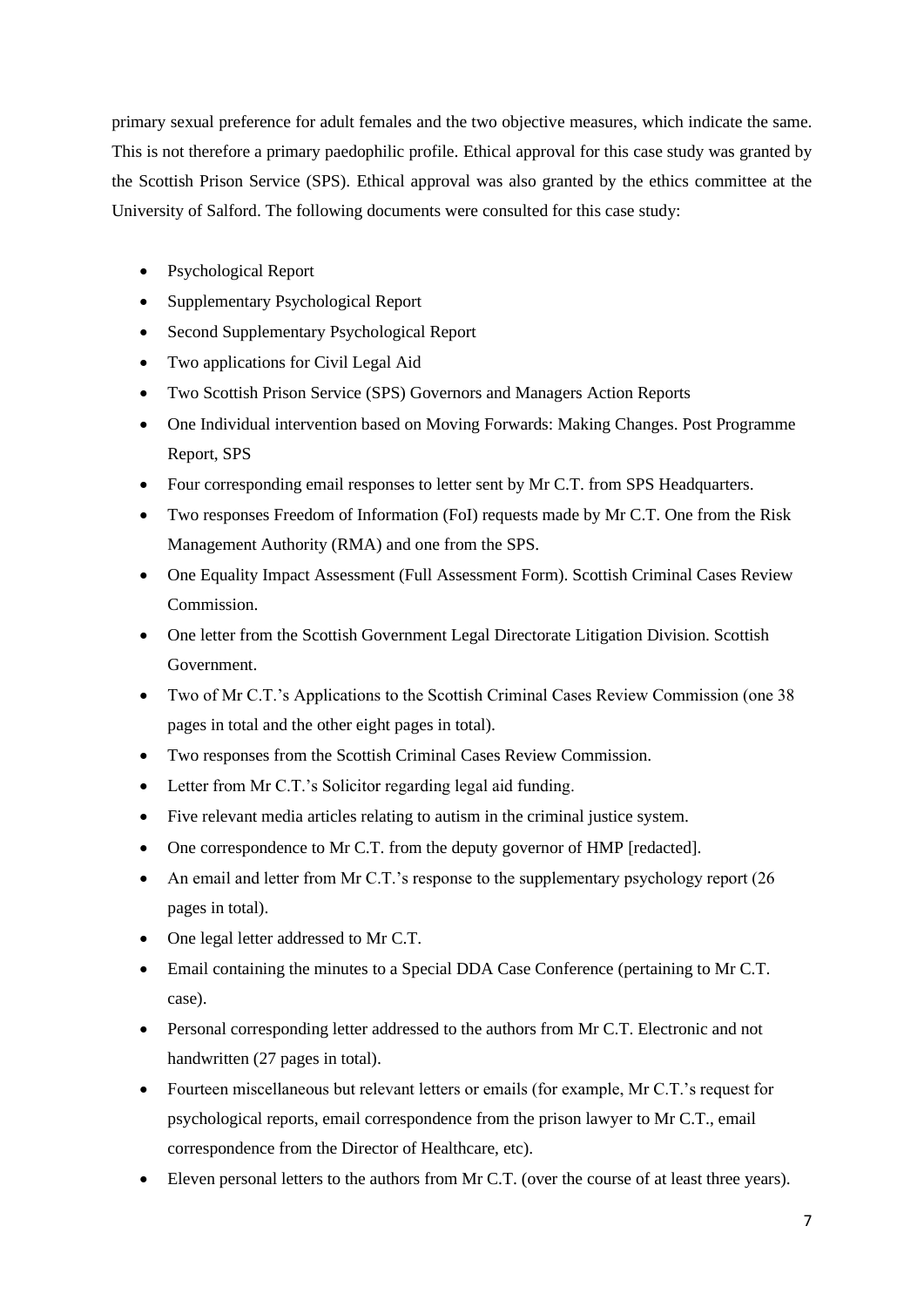- Mr C.T.'s completed study questionnaire sent by the authors (21 pages in total).
- Mr C.T.'s completed follow-up questionnaire sent by the authors (electronic not handwritten, 35 pages in total).

#### Identification of ASD

Mr C.T. was diagnosed when he was 43 years of age. In one of Mr C.T.'s psychological reports it stated that: 'adept and intelligent use of expressive language would not allow an unsuspecting observer to consider the presence of some of these more subtle qualities in his neurocognitive functioning. We believe this has been a significant stumbling block in more general recognition of the fact that [Mr C.T.] has an underlying disability, namely, Asperger's Syndrome'.

# **Experience in the Criminal Justice System (CJS)**

For some individuals with ASD, it has been stressed that the processes of arrest, investigation, trial and imprisonment are particularly difficult (Helverschou, Steindal, Nøttestad, & Howlin, 2018). Mr C.T. confirms this as he describes his experience of the criminal justice system as being stressful: "*My experience of the CJS generally has been stressful".* In the section below, Mr C.T.'s experience of prison environment is explored.

# Experience in Prison

It is increasingly recognised that, for individuals with ASD, prison can be more challenging. This can be due to ASD traits which can make problems occur in everyday life. Some of these ASD traits include: obsessions, compulsions, difficulties in communicating with others (Allely, 2015a, 2015b).

#### *Bullying and Vulnerability within the Prison*

As recently highlighted by Newman, Cashin and Graham (2019), there is increasing recognition that adults with ASD who are in prison are more vulnerable to bullying, social isolation, sexual victimisation; exploitation confrontations with other prisoners (English & Heil, 2005; Dein & Woodbury-Smith, 2010; Royal College of Psychiatrists, 2006; Lewis et al., 2015; Gómez de la Cuesta, 2010; Michna & Trestman, 2016) and, therefore, are more likely to be socially isolated when compared to other prisoners without ASD (Michna & Trestman, 2016). This is relatively unsurprising given the wealth of literature which has found that individuals with ASD are more vulnerable to manipulation and bullying in the general population. As highlighted by Van Roekel and colleagues (2010), one reason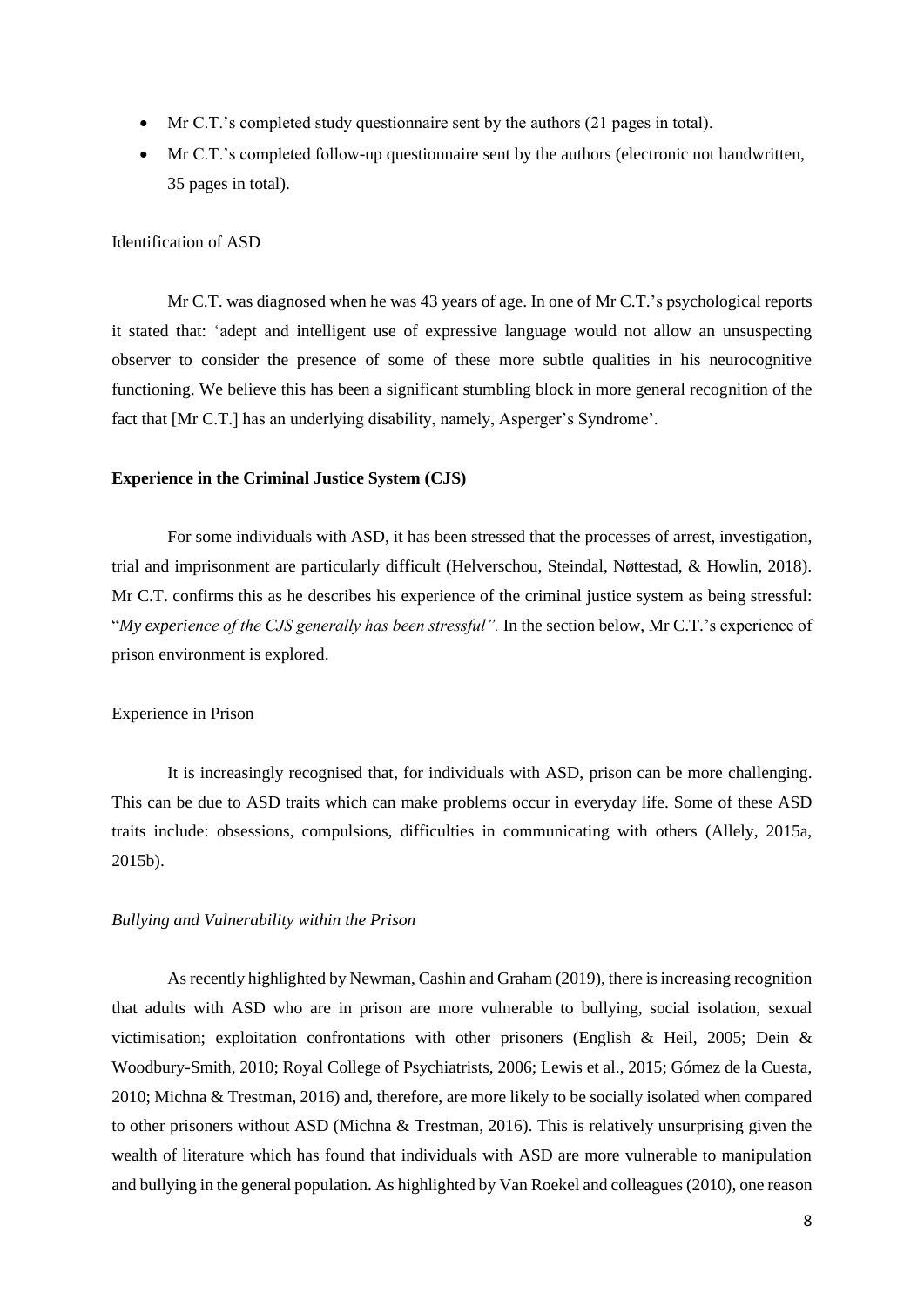why some adolescents with ASD may be at greater risk for being victimised is that they have deficits in developing and maintaining normal social interactions and relationships; deficits in understanding the behaviour and intentions of others (Frith & Hill 2004); impaired communication abilities and stereotyped behaviour and interests (Haq & Le Couteur 2004). Individuals with ASD may be housed in seclusion units in order to provide them with protection from bullying and victimisation from other prisoners (Newman, 2013; Robertson & McGillivray, 2015). For other individuals with ASD, isolation in a seclusion unit may be a form of behaviour management (Robertson & McGillivray, 2015; Newman et al., 2019). However, based on their experience, Lewis and colleagues (2019) have also found that individuals with ASD can be victims of bullying but can find it particularly difficult and challenging to communicate these negative experiences to prison staff which results in them not receiving access to relevant and necessary support (Lewis, Pritchett, Hughes, & Turner, 2015). A previous study carried out by Helverschou and colleagues (2018) found that the majority of participants reported that they did not feel confident with other prisoners who did not have a diagnosis of ASD and also reporting feeling different from them. One individual with ASD who had a preference to spend his time alone described being teased and receiving negative comments from the other prisoners (Helverschou, Steindal, Nøttestad, & Howlin, 2018).

Mr C.T. reported that: *"Unless prisoners (like prison officers) have had direct exposure to AS/ASD through family and friends typical AS traits/characteristics would tend to mark me out as different and that equates to 'target'."* Mr C.T. stated that: *'The best way to do your time here is to mind your own business and have as little to do with other prisoners as possible'.* Mr C.T. agrees with the statement that 'Certain prisoners run things on the wings in this prison' stating also that: *"There is an "in crowd" who run shops, scams, etc but I have nothing to do with them. On top of that, there are "cardboard gangsters" who leave me alone (but bully others) because I am a useful source of information".* He described how he has *"been asked for advice on legal matters relating to grounds of appeal or applications to SCCRC* [Scottish Criminal Cases Review Commission] *by various prisoners including those regarded as 'gangsters', and as such it may well have a protective effect. I am also frequently asked for help/advice on dealing with psychologists and with the prison disciplinary process".* 

In 2003 when he was first imprisoned, Mr CT found the prison environment he was in "horrendous". He states that "he did not feel safe at any time whilst I was there and experienced high anxiety". He said that he "…experienced a number of attacks, threats of violence and psychological intimidation" whilst at this first prison. This is important to note. However, such experiences are relatively common across the whole of the prison population (which is even more the case with certain offenders such as sex offenders), not necessarily those with ASD. However, individuals with ASD may find such experience. Mr CT describes two serious incidents during the early years of his imprisonment. Both these incidents were reported by Mr CT as having "had a significant psychological impact" on him. The first incident was "when a group of prisoners entered my cell when I was in bed, with the door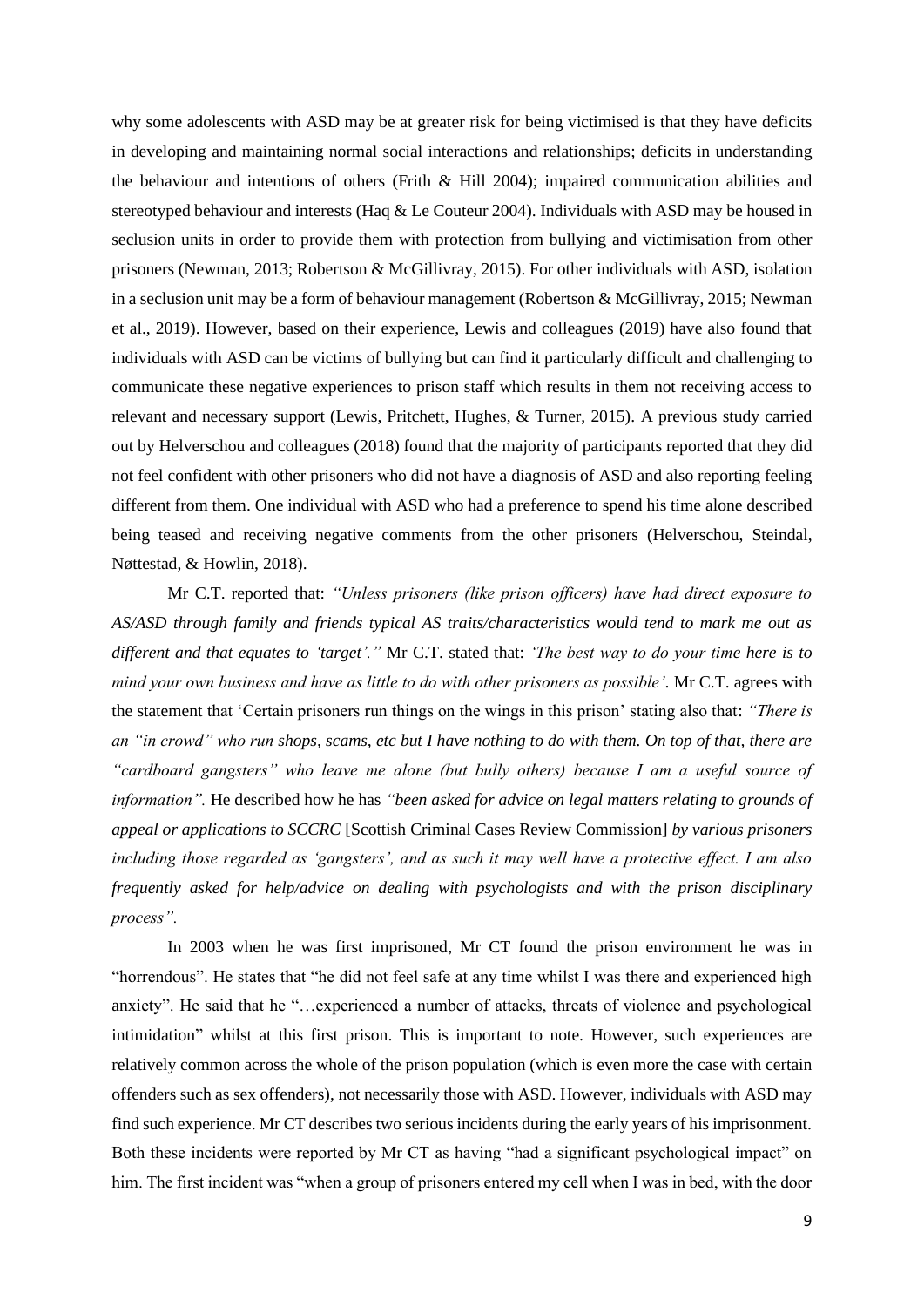'snibbed' from the inside. Prisoners were given privacy keys to their cells and the previous occupant of mine had retained his. Those prisoners had weapons in the form of razor blades embedded in toothbrushes and I was able to roll under my bed, protected by my duvet. The duvet was shredded and I received several cuts". In the second incident when he was returning to his cell by an officer following a legal visit: "A prisoner appeared from a cell with a kettle in his hand which he tried to throw over me but the accompanying officer pushed me out of the way".

# *Isolation and Prisoner Politics*

Mr C.T. reports he spends much of his time in isolation in his cell: *"I generally remain in my cell reading (especially non-fiction – AS, aviation, politics, international affairs), writing, working (e.g. on education and other projects; litigation (now completed)), listening to radio or watching TV."*  Individuals with ASD spending time in isolation when imprisoned have been found in previous studies (e.g., Helverschou, Steindal, Nøttestad, & Howlin, 2018). Helverschou and colleagues (2018) found in their study that one of the six individuals with ASD who had been in prison, preferred to spend his time in isolation the majority of the time, but the others described that they enjoyed activities with other inmates such as sports, watching movies, playing games and cooking. It has been suggested that the social and communication impairments that individuals with ASD who are imprisoned experience may 'promote' their social isolation (Newman et al., 2019). Fear of social interaction within the prison environment may lead an adult with ASD to self-isolate (Gómez de la Cuesta, 2010).

Additionally, Helverschou and colleagues (2018) found that in five of the six individuals who had been in prison described having some interaction with the other prisoners but only the ones who had been selected by the prison authorities. These specially selected prisoners were those who were calm, quiet or also had a diagnosis of ASD or AS (Asperger's Syndrome). Similarly, Mr C.T. also sought relations with prisoners who screened positive or had a diagnosis of ASD. He states: *"I seek to maintain cordial relations with everyone (prisoners and staff), although there are only two people here that I would regard as friends: who subsequent to the commencement of our friendship screened positive or have been diagnosed with AS".* 

Mr C.T. says that he steers clear of 'prisoner politics': *"I avoid 'prisoner politics' and in particular unlawful/illegal activities e.g. operating 'shops' or being involved with the supply or distribution of drugs or mobile phones".* Instead, Mr C.T. has sought out other inmates who he feels comfortable with and who share similar backgrounds and interests. Specifically, he states that: *"…there are half a dozen acquaintances I would spend time with. These tend to be prisoners who have similar career/educational backgrounds or interests. I also tend to associate more with foreign national prisoners – especially those from Africa where I spent much of my life. I also have several 'pen pals' who I correspond with".* Consistent with this is a previous study by Paterson (2008) which explored the experiences of two adults with ASD imprisoned in the United Kingdom found that they faced challenges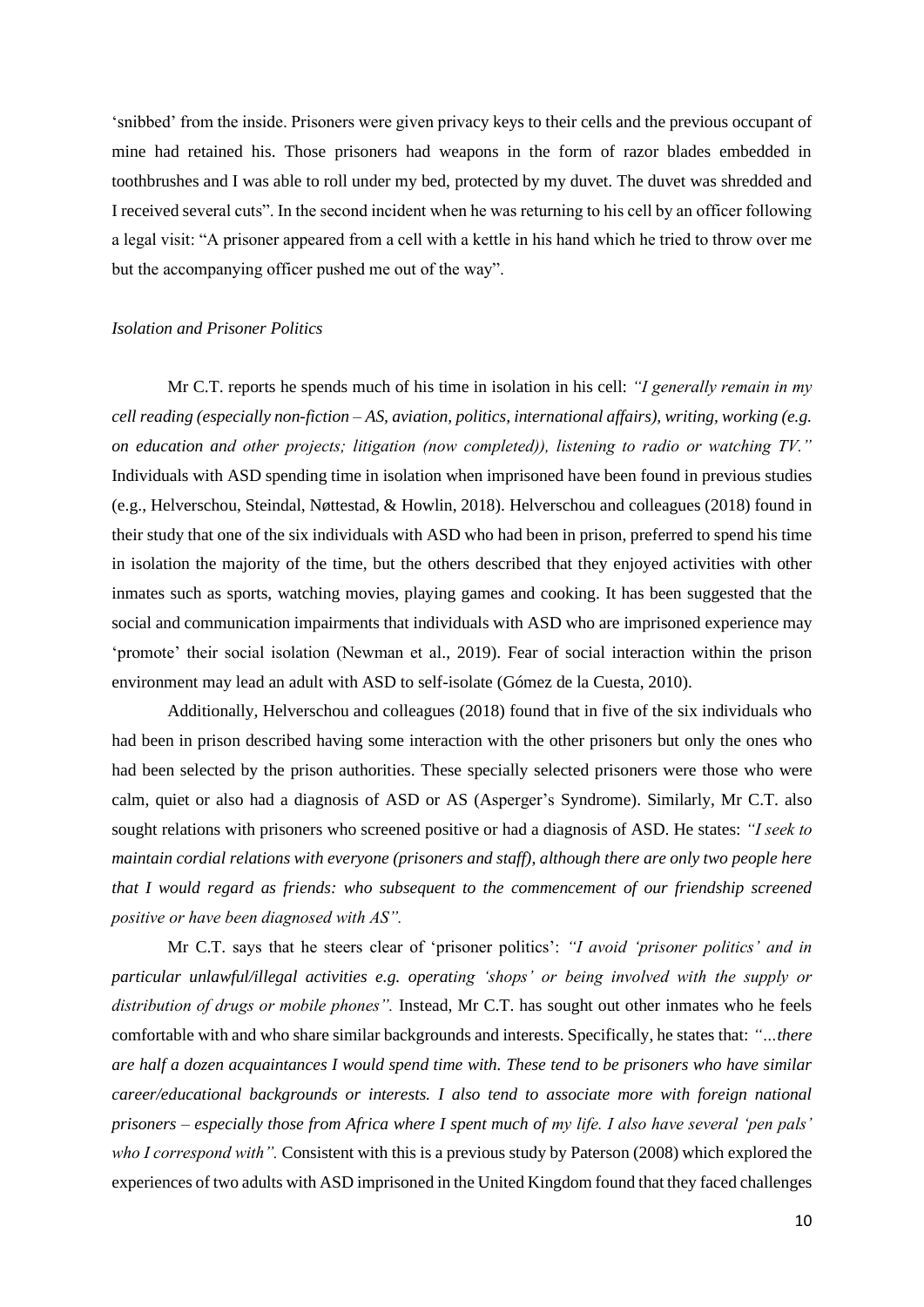in understanding the complex formal and informal social hierarchies of life within the prison. They also faced challenges accepting unfamiliar or nonpreferred rituals and routines in the prison. Paterson also found that both cases functioned poorly within the prison which eventually led to them both being placed in modified solitary confinement. This isolation was for their own safety (Paterson, 2008).

#### *Disruption to prison routine*

The constraints of the prison environment can prove problematic for some individuals with ASDs. Newman and colleagues (2019) highlighted a qualitative study carried out in Norway which found that although the prison routine provides structure and predictability which has been considered as a positive experience for some individuals with ASD (Helverschou et al., 2018), the enforcement of the prison routine may lead to stress and anxiety for other individuals with ASD (Royal College of Psychiatrists, 2006; Newman, Cashin, & Graham, 2019). Within the prison environment daily life is dominated by rules and regimes. Within the prison environment, changes to these rules and regimes can frequently occur without any prior warning. For someone with ASD, such an environment is likely to be difficult to adjust to (Allely, 2015a, b). Movements to another area of the prison or completely different prison may also take place with no prior warning (e.g., Newman, 2013). For individuals with ASD, such instability and unpredictability would likely be a significant source of anxiety (Newman, 2013; Newman et al., 2015; Newman et al., 2019). Disruption to prison routine can be stressful and challenging according to Mr C.T. Specifically: *"Not so much the movement per se, but unanticipated events are stressful – e.g. not being required for work/education without explanation or being required unexpectedly. This is very much AS based - attributable to 'concrete thinking'/Weak Executive Function".* It is possible that Mr C.T. did not feel particularly stressed during movement because he does not feel significantly vulnerable due to what he can offer other inmates in terms of being able to provide advice on legal matters relating to grounds of appeal or applications to SCCRC as well as offer help/advice on dealing with psychologists and with the prison disciplinary process*.* 

#### *Sensory Sensitivities Experienced within the Prison Environment*

Mr C.T. describes how the prison environment was a source of anxiety for him: *"The prison environment is a near-constant source of anxiety, with each event triggering the physiological release of cortisol. The cumulative effect of this is highly damaging to the body's organs. Sources of anxiety triggers include unlocking and locking of cell doors – which is generally done with much noise and little consideration including that each event is an invasive of an individual's personal space; strong odours from officers and other inmates including aftershave/perfume and other scents (usually only from officers) and body odour; and cell searches which take place at least quarterly. These are particularly stressful for individuals with an ASD. Sensory – especially aural – difficulties also trigger*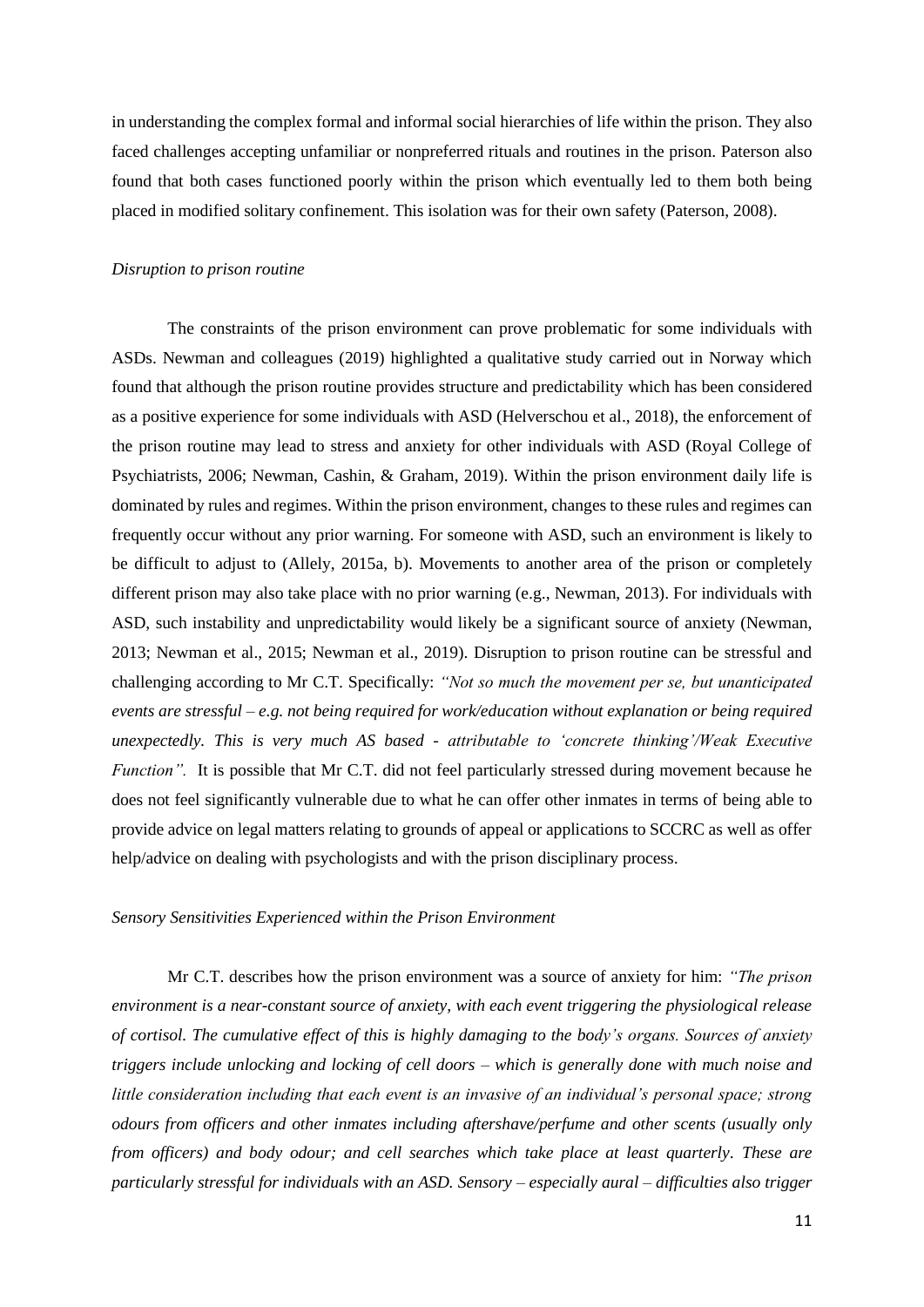*anxiety, such as the banging of cell doors, jangling of keys (producing a very sharp sound), high pitched alarms including personal and smoke alarms and cell emergency call alarms that are tested every day at evening lock-up".* 

The prison environment would be experienced by anyone to be really noisy and some may find this too much. However, as pointed out by Mr C.T., for many individuals with ASD, the noise within the prison environment can be particularly overwhelming and distressing. Sensory hyper-and hyposensitivities are commonly reported in individuals with ASD and are now included as a criterion for the classification of ASD in the DSM-5 (APA, 2013). In individuals with ASD, a sensitivity to sounds is one of the most frequently reported sensory sensitivity (e.g., Kern et al., 2006; Jones et al., 2009; Haesen et al., 2011). Certain sounds may also be perceived as being more intense and extremely annoying by individuals with ASD (e.g., computer fan; sounds from overhead lights). Also, loud noises can be painful for some individuals with ASD (e.g., car horn; ambulance siren). Even more importantly for a busy prison context, sounds which are combined (such as numerous people talking to each) can be overwhelming for someone with an ASD (Robertson et al., 2015). It has been suggested that there is an impaired ability to get used to certain types of sensory stimuli in individuals with ASD in the way that individuals with no ASD appear to do **–** which is referred to as habituation (Robertson et al., 2015). Individuals who do not have a diagnosis of ASD may, over time, be able to habituate to the noise of the prison environment. However, individuals with ASD may not be able to do this, making the noise of the prison environment overwhelming (Allely, 2022). As pointed out by Green and colleagues (2016), studies have identified that 65–95 % of individuals with ASD report atypical responses to sensory stimuli (Lane et al., 2014; Leekam et al., 2007; Tomchek & Dunn, 2007; Zachor & Ben-Itzchak, 2014). It is also important to note that studies have found that altered sensory responsiveness is associated with anxiety (e.g., Lane et al., 2012; Ben-Sasson et al., 2008; Wigham et al., 2015) and depression (Bitsika et al., 2016).

# *Adjustment in Prison for ASD*

Mr C.T. reports that for some time the Scottish Prison Service (SPS) did not recognise or make any adjustments for his diagnosis of ASD. Mr C.T. first sought referral for clinical assessment for AS through prison healthcare in 2005. SPS only formally recognised that he had AS and that he had a disability in 2015. [Note: that the recognition of ASD may have improved within the prison since this date]. This was followed by a comprehensive psychological assessment commissioned by SPS which confirmed a diagnosis of AS in 2008. He stated that between 2011 – 2012 he *"was required to share my single-sized cell due to operational reasons. Despite formal complaints and representations from MPs, MSPs, Prison Reform Trust, National Autistic Society, Scottish Autism, AS-Specialist Psychologists who had previously carried out clinical assessments and lawyers, management remain intransigent. This culminated in a hunger strike between 2011 and 2012. Despite making clear I was*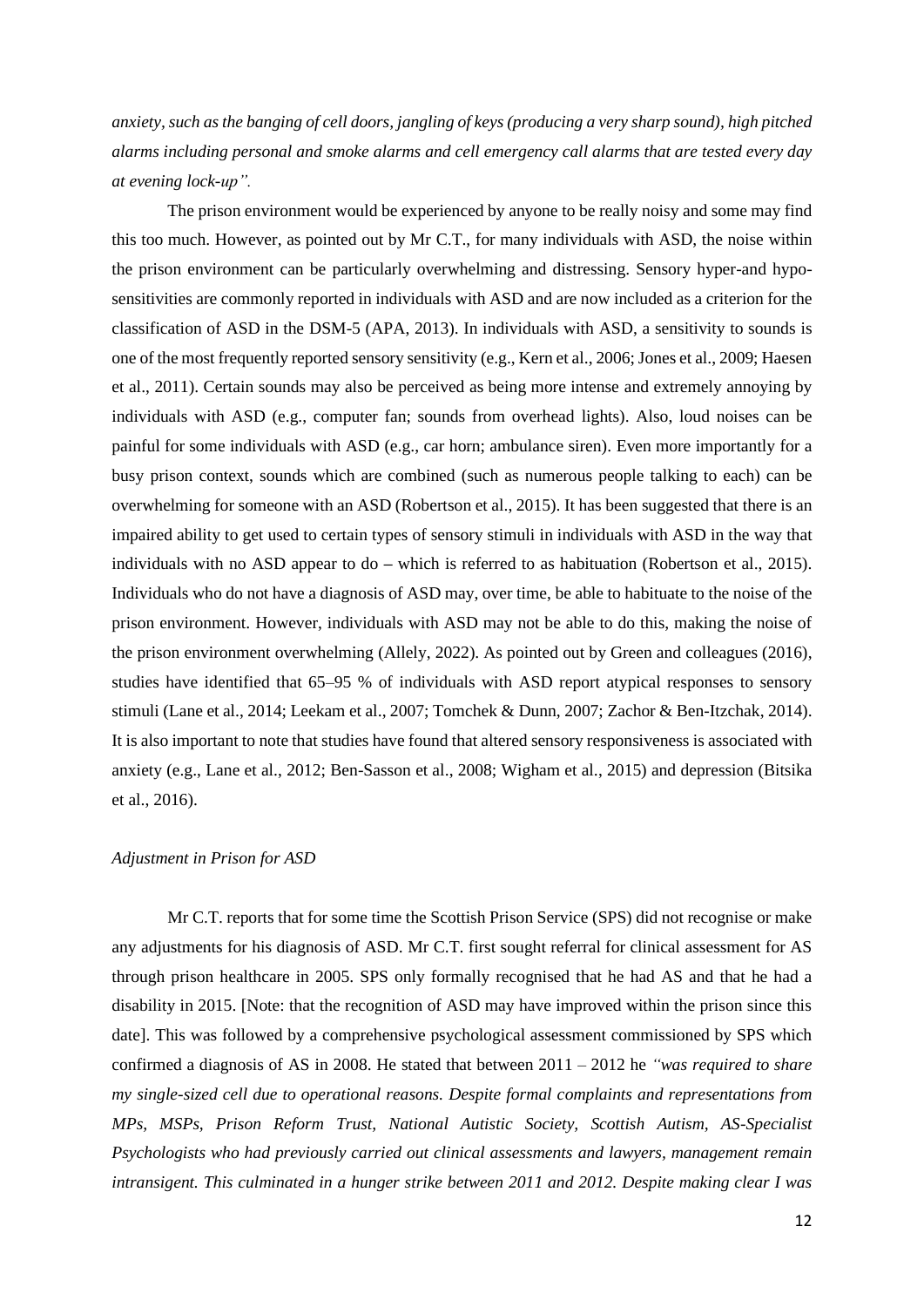*taking a pot of yoghurt weekly + fruit juice on medical advice and did not intend to commit suicide, I was placed on an ACT and put in an isolation cell. This was hugely stressful. Throughout the period my personal officer advocated for me, including standing up to management".* Mr C.T. then goes on to highlight the need for prison staff to recognise possible ASD and how it can present in order to increase understanding and to avoid misinterpretations of behaviours, etc. Specifically, he states: *"In particular, she* [the personal officer] *highlighted that I am very literal and that no subtext should be inferred from any of my statements. I had categorically stated that I was not suicidal and that this was a protest against the way I have been treated by SPS. However, because SPS managers regarded me from an NT* [neurotypical] *perspective, they made the fundamental error of believing I was 'acting out' for attention and trying to manipulate them – not appreciating individuals with AS are unlikely to do so because of impaired Theory of Mind ("ToM")".* Lewis and colleagues (2015) have found, based on their professional experience, that the difficulties which individuals with ASD face resulting in distress or misunderstanding, etc, can be interpreted by prison staff as being deliberately disruptive or rude behaviour (Lewis, Pritchett, Hughes, & Turner, 2015). Lastly, Mr C.T. described how some staff would make an effort to advise him of any changes to routine. He stated that: *"No adjustments made re movements, although individual officers who are aware of stress will make an effort to advise me of changes to plans, which is greatly appreciated".* Mr C.T. suggests that it is "particularly important for prisoners with an ASD to be given a medical marker for a single cell in order that they can decompress from the stress of social interaction by being alone overnight".

# *Experience of Prison Staff and Staff-Prisoner Relationships*

When asked about the relationship between staff and prisoners Mr C.T. described that: *"Prisoners and staff are on first name terms. General level of morale of both prisoners and staff is high – in direct contrast with many English + Welsh prisons".* He also states that *"All prisoners are assigned a personal officer – the quality of which can be very variable".* He also reported that: *"Staff are seen as fair and pragmatic".* He agrees that there is nowhere he can go in the prison where he can get away from being observed, assessed and evaluated by staff. This can cause significant levels of stress. He describes how: *"… staff can come to cell at any time without warning (so stressful/no real privacy) – I spend far more time inside cell than out, which is my own choice (largely due to activities undertaken there)"*. He also acknowledged that "his previous business experienced equipped him to deal with prison staff".

It has previously been highlighted that an individual with ASD will frequently interact with prison staff and other prisoners differently when compared to prisoners who do not have a diagnosis of ASD (Michna & Trestman, 2016). For instance, individuals with ASD may have difficulties in being able to read another individual's face which can very easily lead to confusion. Some individuals with ASD have difficulty with making and maintaining eye contact which can be perceived by others that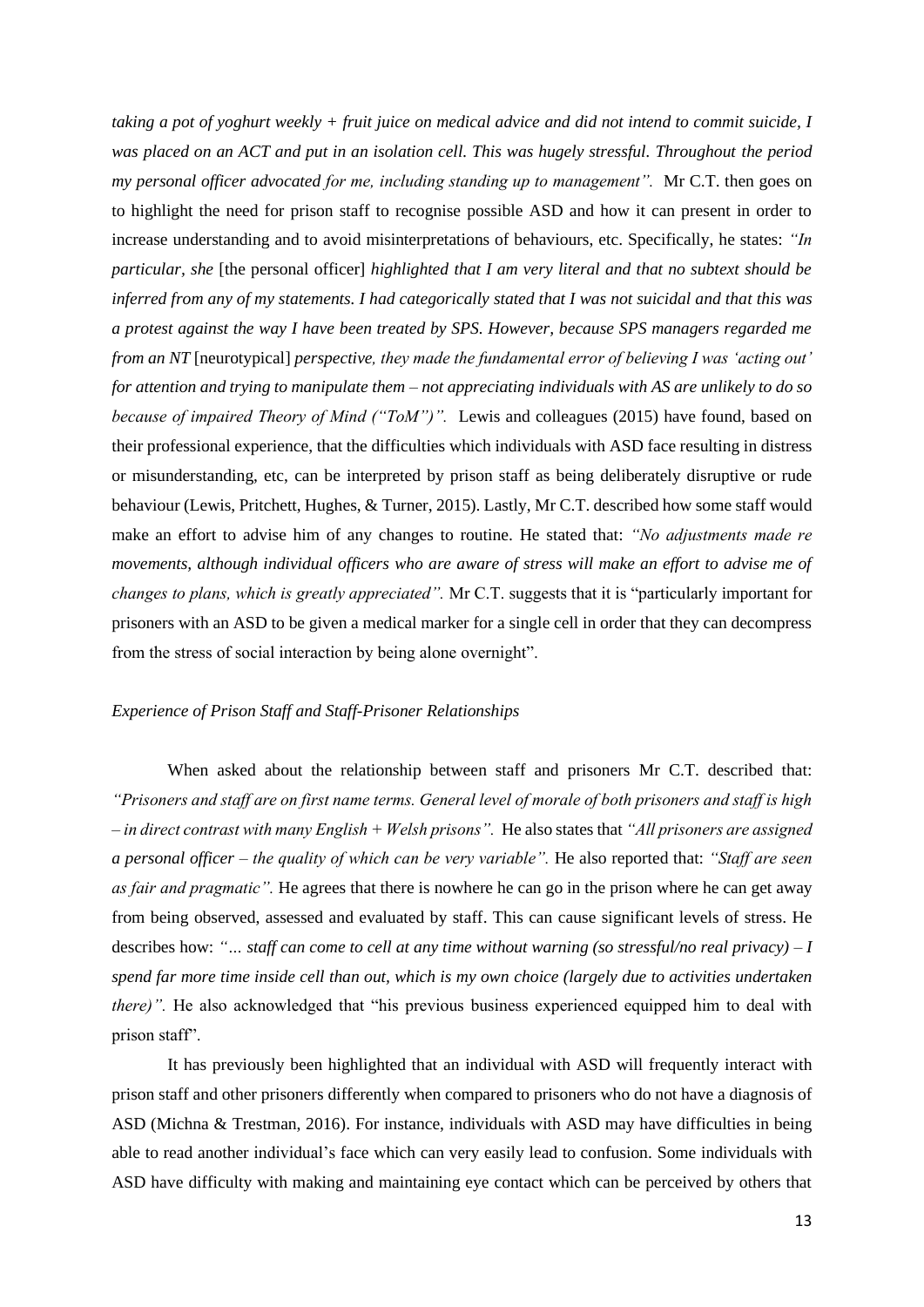they are not interested, etc. They may try to compensate for this with a stare which can be particularly intense which others may perceive as aggressive. Individuals with ASD may interpret something that someone has said to them literally and have difficulties in being able to understand hidden meanings, metaphor, or sarcasm. Such difficulties can lead to negative consequences (both in relation to staff and other prisoners) if there is a lack of understanding of ASD, etc (Michna & Trestman, 2016). Clinicians and prison staff may misunderstand presenting behaviours as intentional misbehaviour if they do not have sufficient knowledge of ASD (Michna & Trestman, 2016). Moreover, individuals with ASD may engage in behaviours which are considered odd or bizarre or may make others uncomfortable because they do not understand the meaning behind the behaviour (Michna & Trestman, 2016). It has also previously been suggested that having a developmental disability is a potential risk factor for experiencing less empathy from prison staff (e.g., Glaser & Deane, 1999).

#### *The Impact of an Indeterminate Sentence*

Mr C.T. discusses the impact of being given a discretionary life sentence. He states: *"I was given a discretionally life sentence with a six year tariff (also known as the 'punishment part' – this is the period that the court determines must be served prior to a person being eligible for a person being eligible for release on life licence), expiring* in *2009".* "*Since that date, my continued imprisonment has solely been on the ground on 'public protection'. That determination is based on participation on rehabilitative programmes and the results of generic risk assessment tools, neither of which were validated or appropriate for individuals with an ASD".* Mr C.T. also states that: *"I am serving an indeterminate sentence, which has a significant negative psychological effect on me as I do not have a release date to aim towards*". For someone with ASD, the uncertainty of a release date can be even more distressing and may increase the vulnerability to engaging in adverse or negative behaviours. As also highlighted in a later section, there are limitations with the clinical utility of currently used risk assessment with individuals with ASD. For instance, some individuals with ASD can appear to be much 'riskier' than they actually are because the symptomology of ASD is not considered in currently standardised risk assessments. This has obvious negative implication on whether that individual is considered eligible for release.

# **Treatment and Intervention**

The rehabilitative coursework delivered by the Scottish Prison Service (SPS) that Mr C.T. fully participated in includes: Core Sex Offender Treatment Programme (SOTP); preparatory work for the Good Lives Programme ("GLP"); GLP and a modified version of the Moving Forward, Making Changes ("MFMC"). However, to date, there has been relatively little understanding surrounding which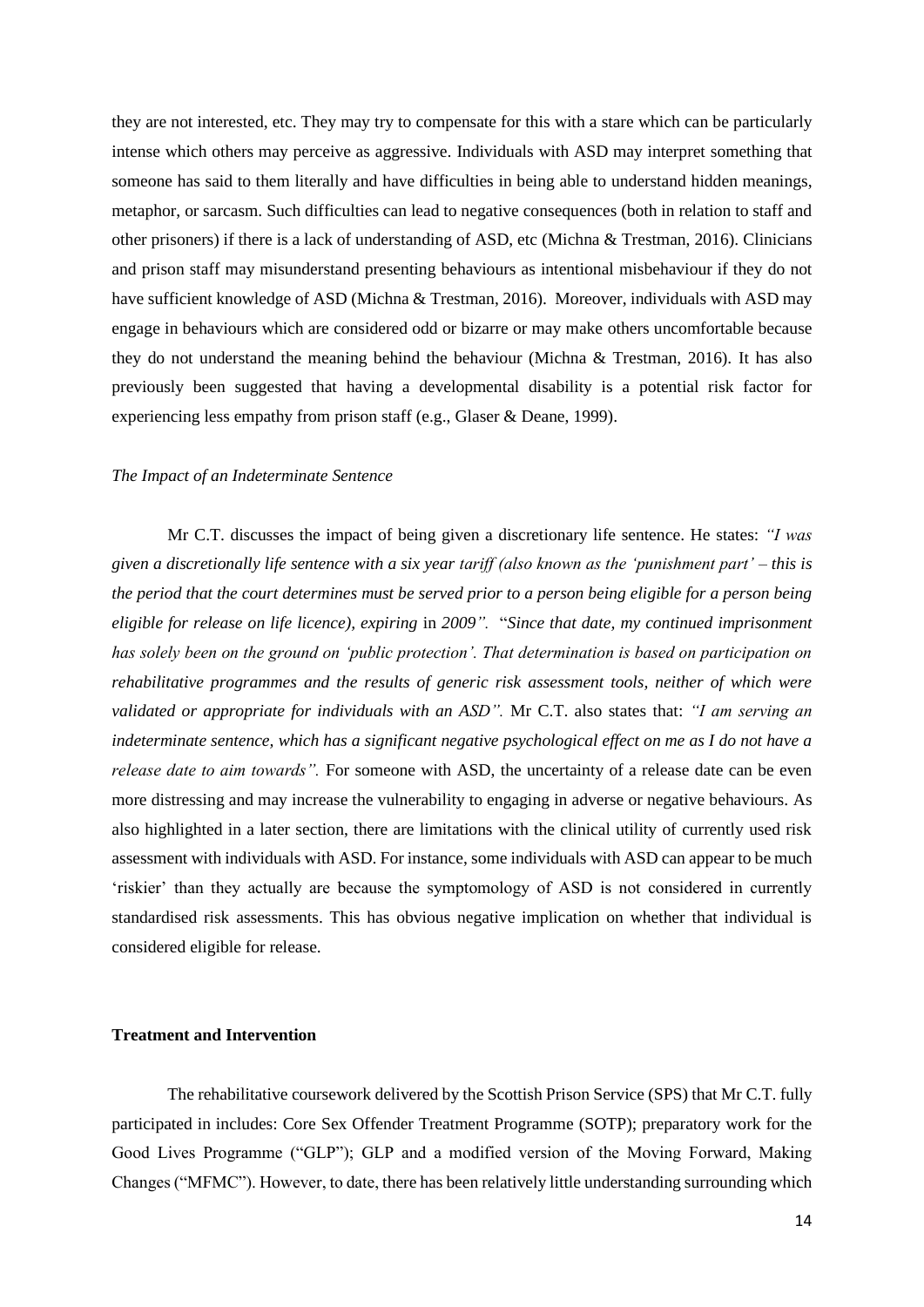treatment programmes are most appropriate and effective for those with ASD (de la Cuesta, 2010, see also Higgs & Carter, 2015). Conventional sex offender treatment is mainly based on group therapy. In group therapy there is a focus on the offender's understanding of his offending pattern, learning about thinking errors, practicing empathic responses to the victims, and stopping deviant thoughts and fantasies. Sugrue (2017) has pointed out that, for individuals with ASD, this approach in treatment is not appropriate (Griffiths & Fedoroff, 2009; Ray, Marks, & Bray-Garretson, 2004). Instead, individuals with ASD would benefit more from a tailored treatment which includes very explicit sex education as well as having a focus on learning 'specific responses to specific situations' (Griffiths et al., 2009). Additionally, the treatment program would have to include repetition in the content because of the challenges that some individuals with ASD can have in being able to understand and appreciate abstract concepts (Klin, Volkmar, Sparrow, Cicchetti, & Rourke, 1995).

Consistent with the potential issues with group intervention with individuals with ASD raised here, Mr C.T. described that *"The principal difference between the 2:1 delivery and the SOTP/GLP programmes was that the latter were delivered in a group environment where all the other participants were NT and the psychologists had either zero (SOTP) or only the most basic (GLP) information on AS and its impacts. This resulted in profound 'discommunication' between myself and them – neither side could relate to the others' cognitive processes, especially surrounding offending".* As raised in one of Mr C.T.'s psychological reports: "People with Asperger's syndrome are not a homogenous group, and their capacity to benefit from an existing Sex Offender Treatment Programme will vary considerably. Few are likely to benefit without significant adaptations. The extent of such adaptations for any specific individual requires informed assessment and monitoring within the context of the programme itself" (pp 16).

#### *The Importance of Considering the Role of Co-Existing Psychiatric Disorders*

It is important to highlight that Mr C.T. described experiencing depression during the time of his index offense and described his depression as being "a relevant context for the offending". Numerous studies have found that psychiatric factors contribute to offending behaviour in some individuals with ASD (e.g., Palermo, 2004). The majority of the studies on violent offenders with ASD that Newman and Ghaziuddin (2008) identified in their review indicated that these individuals also had a broad range of psychiatric comorbidities (e.g., conduct disorder, depression and schizoaffective disorder).

# **Risk Assessment**

Features of ASD that would impact negatively on the outcome on a standard risk assessment protocols and assessments of treatment progress include: deficient empathy; restricted social networks;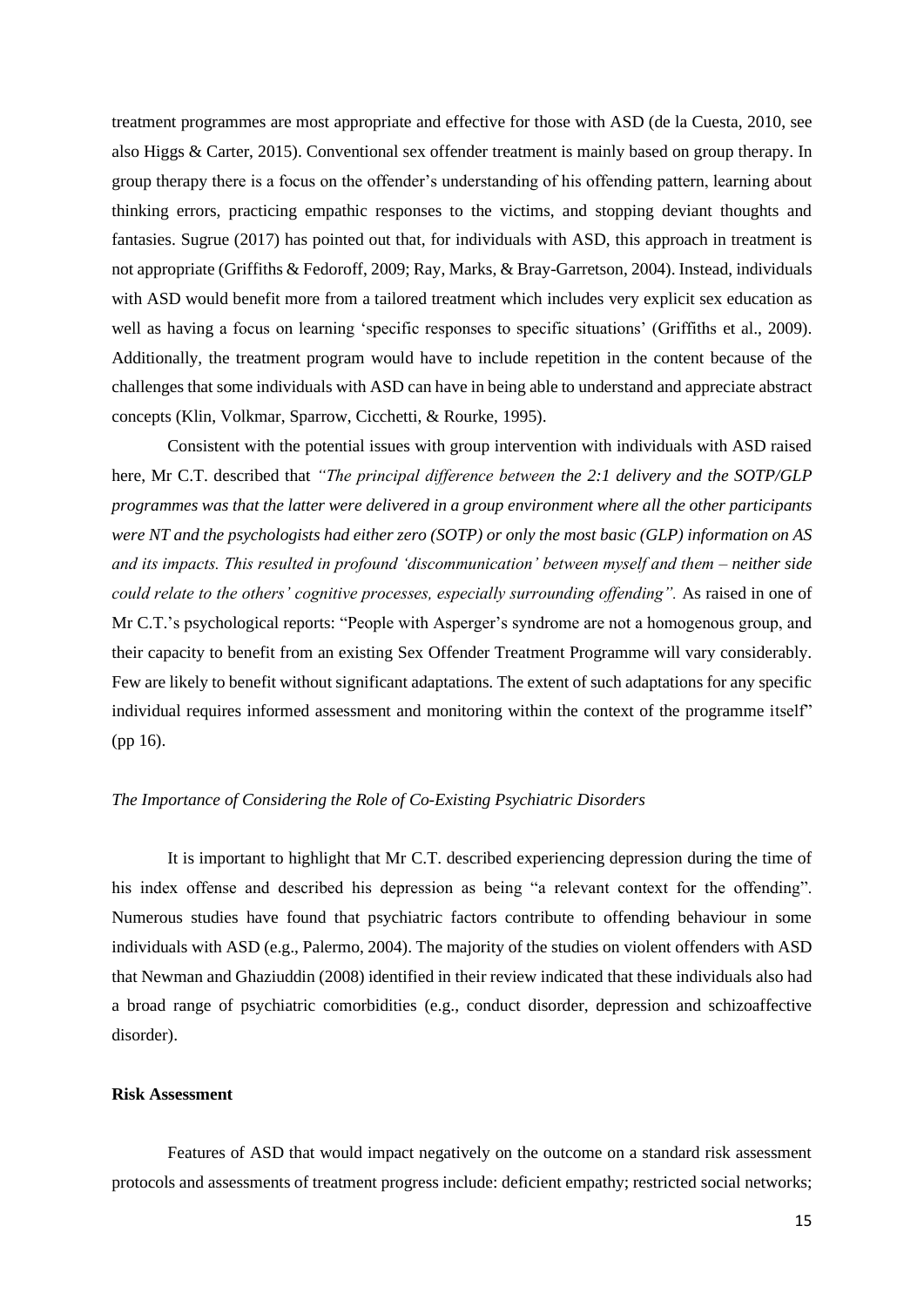relationship issues; poor problem-solving skills; rigid thinking patterns; identification with non-peer age groups; and proneness to negative mood states (such as anxiety and depression). Many of these general core deficits and other features apply in Mr C.T.'s case not as a robust indicator of his risk status, but rather because he is a person with Asperger's syndrome. There are limitations with current risk assessments when used with individuals with ASD (Sugrue, 2017, Westphal & Allely, 2019). For instance, current risk assessments are normed for individuals who are neurotypical – do not have a diagnosis of ASD. Most conventional formal risk assessments (e.g., the HCR 20) assess a variety of factors which have been identified as not being appropriate for individuals with ASD such as: the presence of delusions, hallucinations, compliance with medication and illicit drugs use. There is an urgent need for an 'ASD sensitive risk assessment guide' which consists of factors which may increase the risk in a subset of individuals with ASD to carry out a range of offending behaviours. Some of the factors which may increase this vulnerability include: impairments in communication; cognitive and sensory impairments; impaired social awareness; vulnerability; sensory sensitivities; preoccupations; unusual interests; the impact of situations which create high levels of anxiety and obsessions or compulsions. Such a "ASD sensitive risk assessment' should not only include the factors which may increase vulnerability in individuals with ASD to engaging in offending behaviours but also the protective factors (e.g., a structured and unambiguous immediate environment) (Murphy, 2010).

The use of current risk assessment is also potentially problematic when used with individuals with ASD who have been found guilty of violating IIOC statutes (see also, Allely & Dubin, 2018). Mark Mahoney (2009) has argued that for some individuals with ASD the internet, coupled with sexuality, can result in what he has described as a "lethal combination". Exploring sexuality on the internet through IIOC can be the only way for some individuals with ASD to learn about sex and relationships rather than being a precursor to sexual offending towards a minor. In some cases, the desire for this child exploitative material (CEM) can become particularly excessive and compulsive in individuals with ASD – as is the case with other things that they have an interest in (Mesibov  $\&$ Sreckovic, 2017).

As was pointed out by Sugrue (2017) in the book *Caught in the Web of the Criminal Justice System*, it is widely assumed that there exists an association between the number of images/videos that the individual has collated (as well as the nature of the content of the images/videos) and their level of risk. The belief being that the more images the greater the obsession and ultimately the risk that the individual will act on their urges. However, there have been no findings from the peer-reviewed literature which provide any support for this widely-held belief (Stabenow, 2011, Mahoney, 2009). For neurotypical offenders, such an association is inappropriate and is potentially even more inappropriate for offenders with ASD. One of the key reasons for this is that this association fails to take into consideration the association between the volume of amassed CEM and the compulsive and obsessive features of ASD. There have been a number of cases involving individuals with ASD who have been convicted of IIOC frequently are found with thousands of images and/or videos, with the majority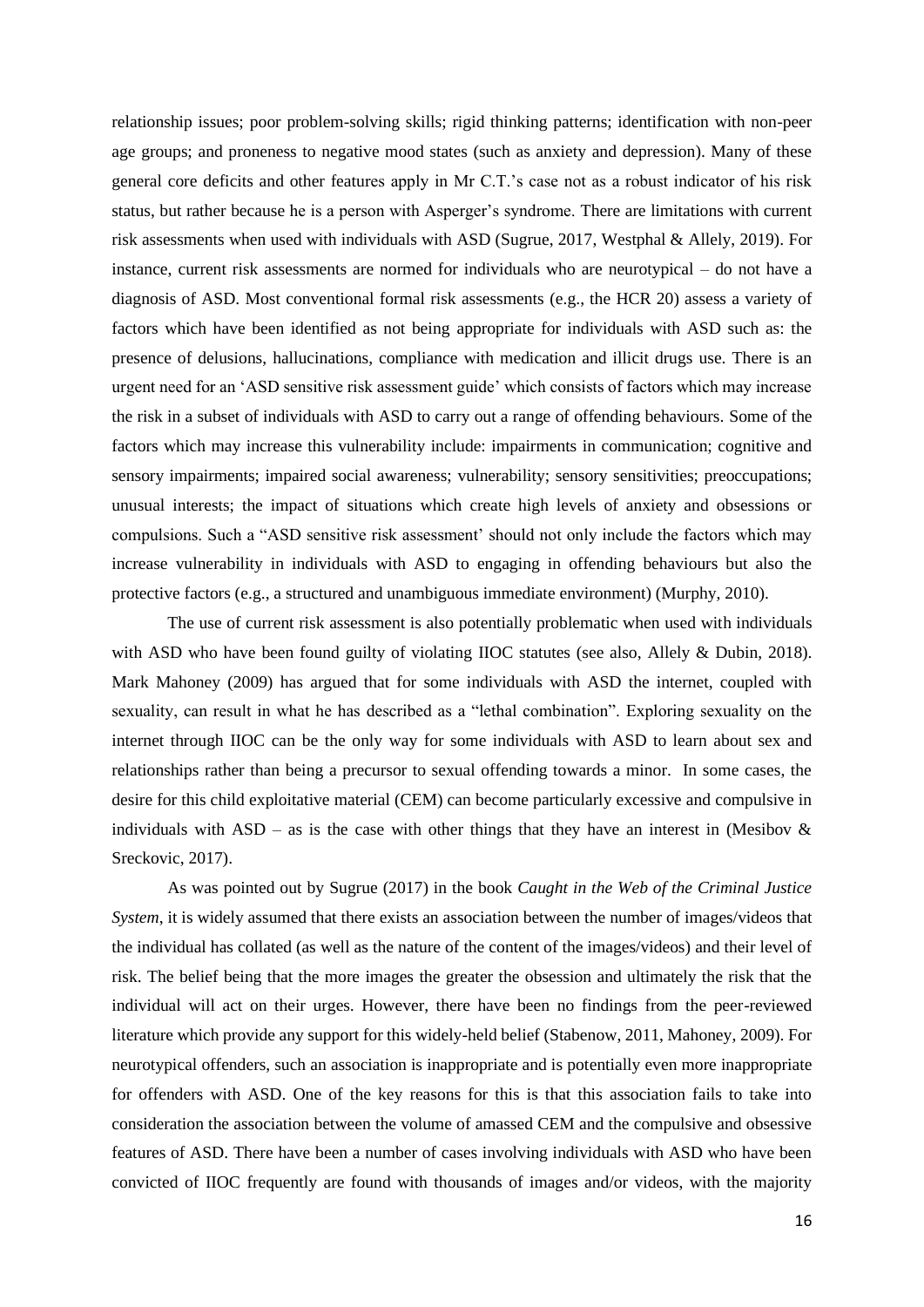unopened. There have been no empirical studies which has provided any evidence for there being an association between the predictive dangerous of an individual and the specific content of the images and/or videos (e.g., extreme sexual content being indicative of a greater risk of dangerousness) (e.g., Osborn, Elliott, Middleton, & Beech, 2010). Moreover, the viewing of extreme sexual material does not always indicate deviant sexuality. Rather in individuals with ASD is can be "counterfeit deviance". The term "Counter deviance" is used to refer to naïve curiosity (e.g., Hingsburger, Griffiths, & Quinsey, 1991; Mahoney, 2009).

# **Discussion**

This case study clearly raises a number of issues that need to be considered including:

- Issues with seclusion
- Issue of lack of routine screening for ASD within the prison environment (and all stages of the criminal justice system)
- The need for prison staff ASD training
- Limitations with current risk assessments for individuals with ASD (which has an impact on release)
- The need for increased recognition of the innate vulnerabilities in some individuals with ASD charged with an IIOC related offence

As highlighted earlier in this paper, individuals with ASD may be housed in seclusion units in order to provide them with protection from bullying and victimisation from other prisoners and/or to protect the potential target of their aggression (Newman, 2013; Robertson & McGillivray, 2015). For other individuals with ASD, isolation in seclusion unit may be a form of behaviour management (Robertson & McGillivray, 2015; Newman et al., 2019). However, as previously pointed out by Robertson and McGillivray (2015), despite the obvious benefits of seclusion there are negative consequences. For instance, seclusion may have a detrimental impact on their opportunity to work on their adaptive living skills or to engage in programmes in order to address their offending behaviour and other rehabilitation needs that they may have (Myers, 2004). As previously pointed out, "Given that eligibility for conditional release on parole often largely depends on reduction of assessed risk for reoffending through successful completion of intervention programmes and the demonstration of adaptive living skills, it appears likely that individuals who are subject to ongoing segregation from the general prison population may be more likely to be subject to longer periods of incarceration than their peers" (Robertson & McGillivray, 2015, pp. 729).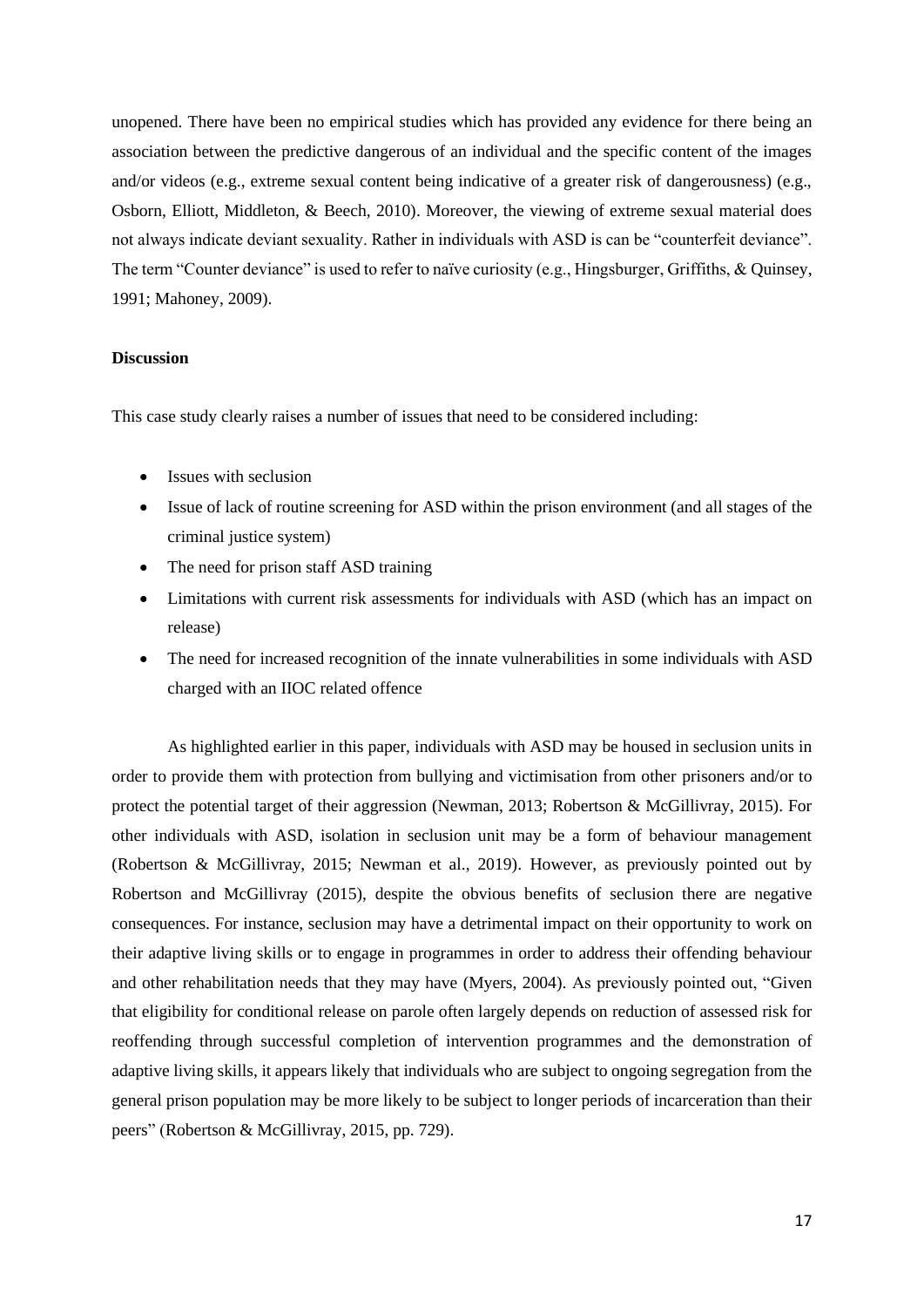Recognising that an individual service user may have ASD can be challenging for prison staff, particularly given the heterogenous nature of ASD - no two individuals with ASD are the same (Powell, 2016). The identification of ASD in prisoners is further complicated given the high rate of physical and mental health disorders in this group. There is also an association between ASD and other conditions such as learning disabilities and learning difficulties (Dickie, Reveley, & Dorrity, 2018) – there are a number of overlapping features of impairment between ASD and learning disabilities. There is also a high co-morbidity between the two. Currently, there exists no implementation of routine, standardised screening, or assessment for ASD at any stage of the criminal justice process (Michna & Trestman, 2016). The importance of including screening processes in order to identify individuals with ASD, including those previously undiagnosed, who are entering prison has been previously highlighted (Archer & Hurley, 2013; McAdam, 2012; Woodbury-Smith and Dein, 2014; Underwood et al., 2013; Michna & Trestman, 2016; Newman et al., 2019).

To improve healthcare within the prison there is a need for increased recognition and understanding of ASD as well as the identification of comorbid mental health disorders or behavioural problems in this group (Underwood et al., 2016). As highlighted in the case in this paper, there is a clear need for universal training on ASD- (autism awareness training) for criminal justice professionals. We also recommend that all prison within the UK over the next decade (given financial costs and resources) obtain Prison Autism Accreditation from the National Autistic Society (NAS). Woodbury-Smith and Dein (2014) have emphasised the need for training to increase the ability of prison staff to recognise symptoms of ASD. Additionally, Freckelton (2013) has suggested that mental health staff could undertake an educational and consultative role with prison and court staff in order to improve the management and treatment of individuals with ASD. Robinson and colleagues (2012) also recommend that staff need to be given encouragement to raise any concerns regarding individuals who appear to be struggling in prison. There is also a need for increased understanding of the most effective and appropriate interventions within the prison for individuals with ASD. There is some work currently exploring this (e.g., Vinter, 2020; Vinter, Dillon, & Winder, 2020).

The case study presented in this paper also highlights issues with current risk assessments. Gunasekaran (2012) have recommended that any risk assessment conducted with individuals with ASD needs to take into considerations individual characteristics and also be informed by specialist assessments. Gunasekaran (2012) investigated the common themes from a secure inpatient setting with patients with a primary diagnosis of ASD and identified a number of themes which were underlying risk behaviour. These included:

• "Inability to seek appropriate course of action in response to perceived or actual difficulties caused by others and reacting to such difficulties by means of violence. This is exaggerated by a difficulty to seek solutions by meaningful negotiations.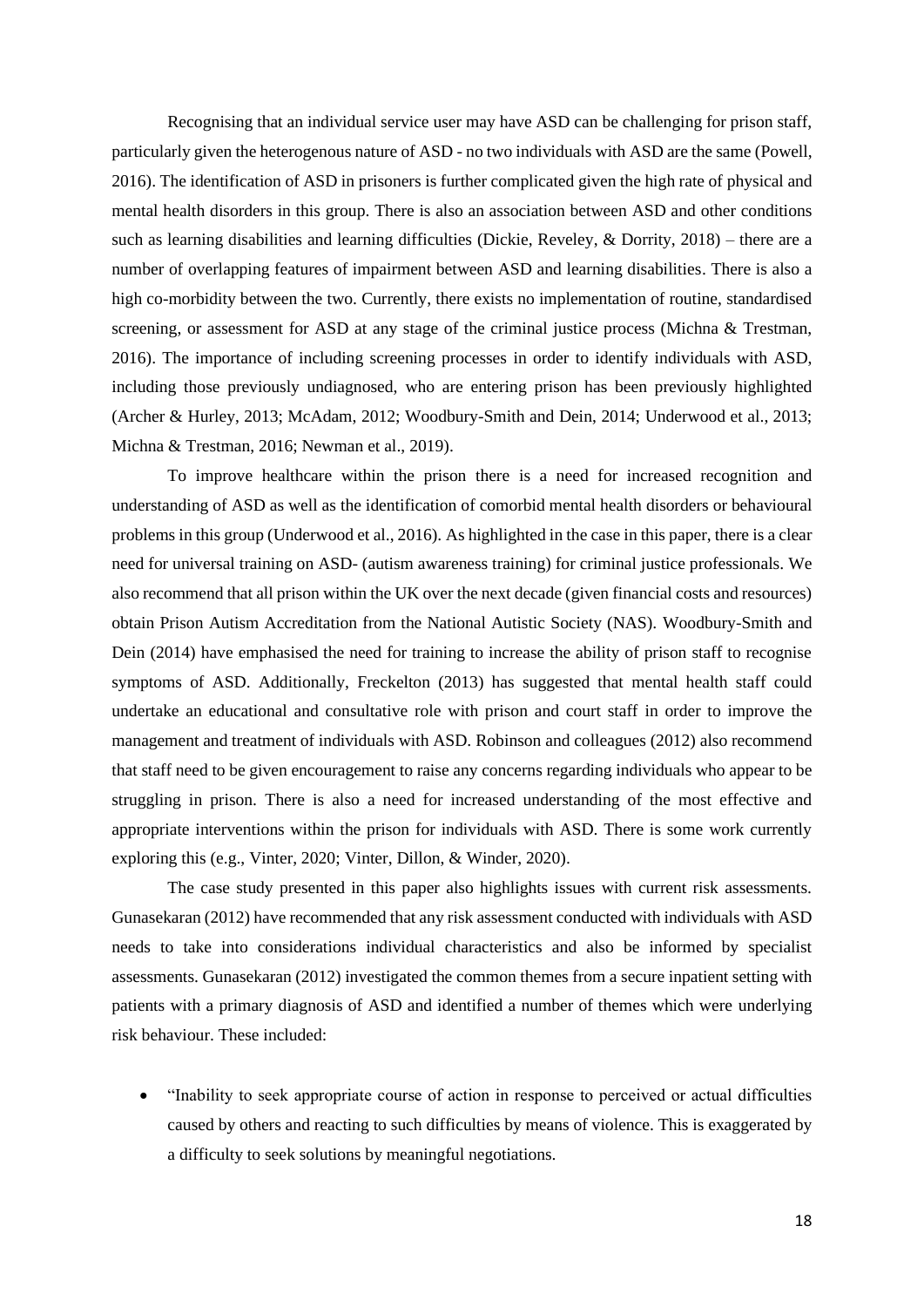- Passive aggression by refusing to cooperate, eat, speak, dress or attend self-care as a way of protest.
- Inability to appreciate social boundaries resulting in display of inappropriate behaviour, sometimes combined with inappropriate sexual or other unusual interests/preoccupations and deficient empathy" (Gunasekaran, 2012, pp. 316).

Mr C.T. notes that passive aggression can sometimes be an attempt for an individual with ASD to impose control upon their personal environment when everything else round them has become a state of flux/change/chaos. It is also recommended that documentation is made of the characteristics which are associated with violence in individuals with ASD such as: social awareness, vulnerability, sensory sensitivities, preoccupations, unusual interests, anxiety provoking situations, obsessions or compulsions, the level of communication and the level of self-awareness. The individual may also not be able to understand the larger consequences that their behaviours/actions may have on others and may feel that they are 'righting a wrong'. Importantly, Gunasekaran argues that "these characteristics should not be seen as risk factors themselves when they are not associated with violence and are not thought to be factors predicting violence" (pp. 316). Many of these risk factors may be protective in some individuals with ASD autism spectrum (Gunasekaran, 2012). There is clear need to empirically investigate the way in which risk factors (as well as the types of risk factors) can actually be protective in some individuals with ASD. In sum, given the lack of validated instruments specifically developed and normed on individuals with ASD, clinicians and forensic practitioners are left with no option but to mainly rely on the research which is based on neurotypical individuals and then to extrapolate from this information based on the knowledge that they have of individuals with ASD (Sugrue, 2017; Westphal & Allely, 2019). In order for risk assessments (such as the HCR-20) to be appropriate and effective at assessment of risk in individuals with ASD it would need to include the following types of items in a separate category. Clinicians would then indicate whether the individual has problems with any of these historically or recently. These would all be rated according to what other items are rated. Specifically, using a No, Possibly or Partially, and Yes rating structure. Additionally, rating whether a risk factor is of Low, Moderate, or High relevance to understanding a person's violence.

- Social communication or interaction impairments
- Cognitive and sensory impairments
- Impaired social awareness/social naivety
- Anxiety or depression comorbidities (and the presence of any other psychiatric comorbidity)
- Vulnerabilities
- Sensory sensitivities (which can be in either direction  $-$  hypo- or hyper-sensory sensitivities)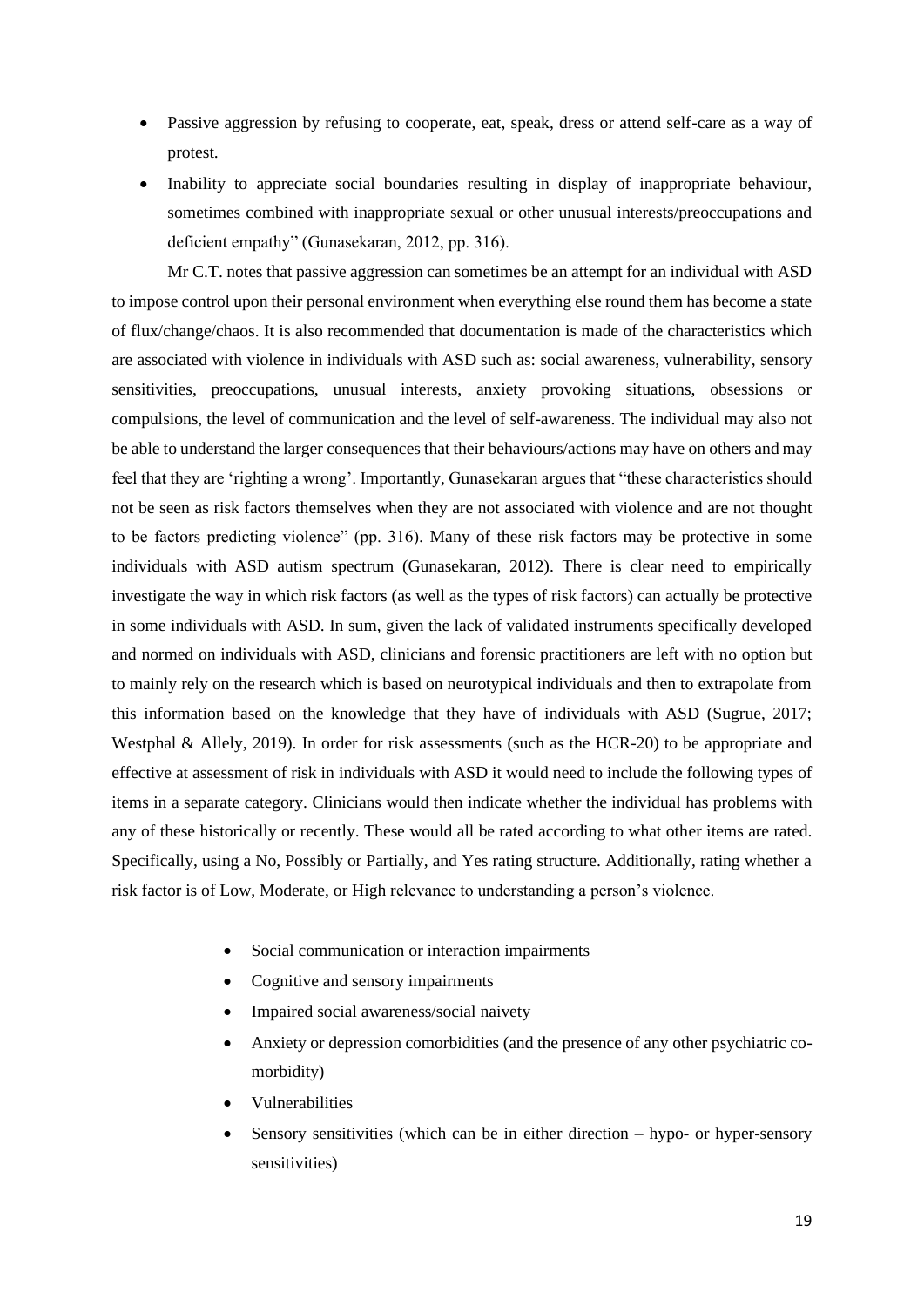- Circumscribed interests or preoccupations
- Stereotyped behaviours
- **Unusual interests**
- Exploring particular situations which provoke anxiety
- Obsessive/compulsive type behaviours

Lastly, there is a need for increased recognition of the innate vulnerabilities in some individuals with ASD charged with an IIOC related offence (see Allely, Kennedy, & Warren, 2019; Allely & Dubin, 2019). One of the limitations with this paper is that it is based on a single case study. However, currently, there is a relative lack of research which has explored the contributory role of ASD symptomology to IIOC and the experience of individuals with ASD within the criminal justice system. Therefore, the aim of this paper is to highlight the importance of this area and hopefully drive the need for more understanding as well as the development of larger scale empirical studies.

# **Conclusion**

Prisoners with ASD need to be identified in order that they are given the necessary and appropriate support and safeguards (Cashin & Newman, 2009; Allen, Evans, Hider, Hawkins, Peckett, & Morgan, 2008; Woodbury-Smith & Dein, 2014; Michna & Trestman, 2016). The case study discussed in this paper clearly raises a number of issues and concerns that urgently need attention in our criminal justice systems.

# **Acknowledgements**

The authors would like to thank Mr C.T. for his time and dedication to completing the questionnaire upon which this paper was based.

#### **Conflicts of Interest**

The authors have no conflicts of interest to declare.

# **Funding**

This case study project was unfunded.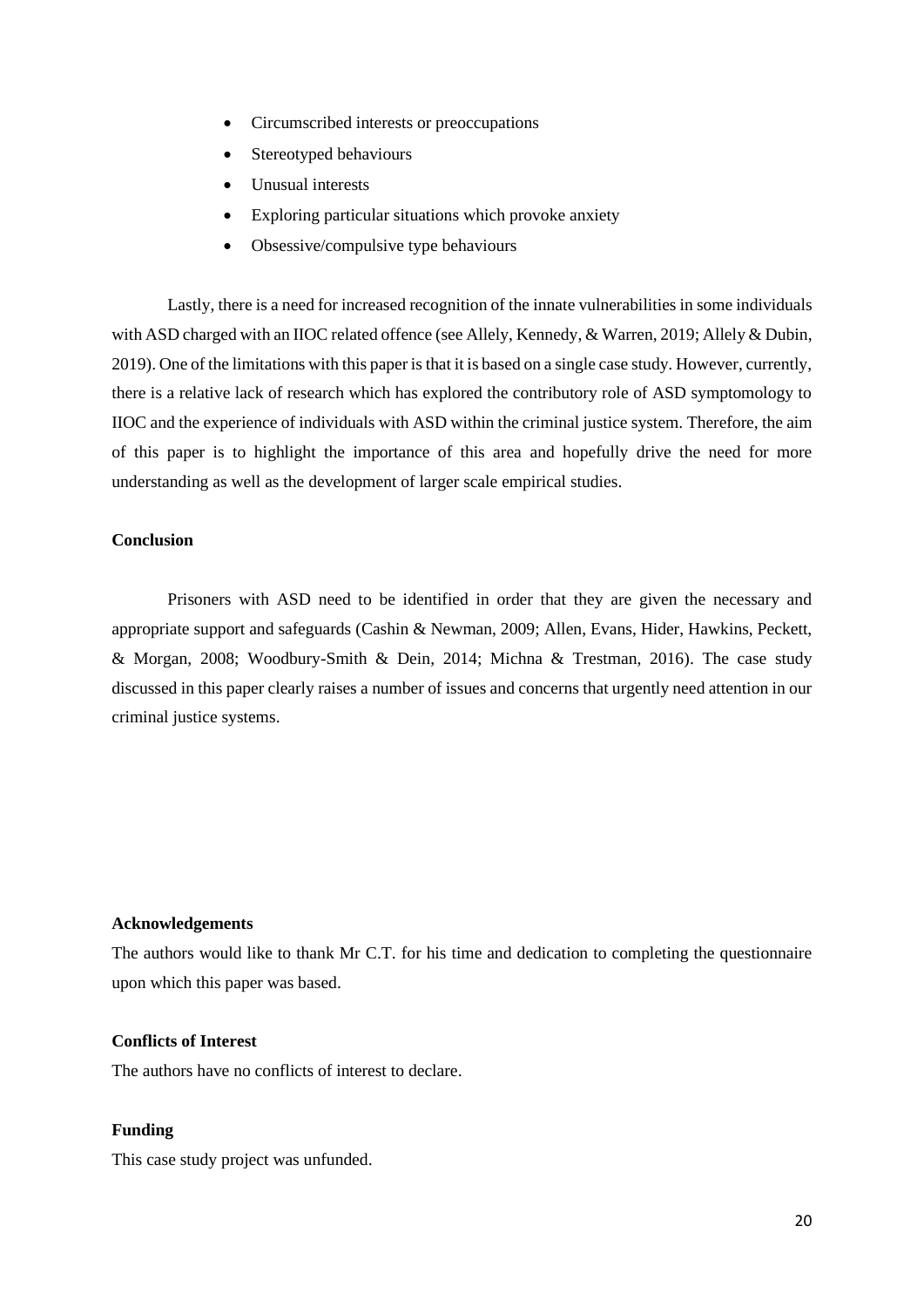# **References**

Allely, C. S. (2022). Autism Spectrum Disorder in the Criminal Justice System: A Guide to Understanding Suspects, Defendants and Offenders with Autism. Routledge Publisher.

Allely, C. S. (2020).Contributory role of autism spectrum disorder symptomology to the viewing of indecent images of children (IIOC) and the experience of the criminal justice system. *Journal of Intellectual Disabilities and Offending Behaviour, 11*(3), 171-189.

Allely, C. S., Kennedy, S., & Warren, I. (2019). A legal analysis of Australian criminal cases involving defendants with autism spectrum disorder charged with online sexual offending. *International Journal of Law and Psychiatry, 66,* 101456.

Allely, C. S., & Dubin, L. (2018). The contributory role of autism symptomology in child pornography offending: why there is an urgent need for empirical research in this area. *Journal of Intellectual Disabilities and Offending Behaviour, 9*(4), 129-152.

Allely, C., & Creaby-Attwood, A. (2016). Sexual offending and autism spectrum disorders. *Journal of Intellectual Disabilities and Offending Behaviour, 7*(1), 35-51.

Allely, C. S. (2015a). Experiences of prison inmates with Autism Spectrum Disorders and the knowledge and understanding of the spectrum amongst prison staff: A review. *Journal of Intellectual Disabilities and Offending Behavior, 6*(2), 55 – 67.

Allely, C. S. (2015b). Autism spectrum disorders in the criminal justice system: police interviewing, the courtroom and the prison environment. *Recent Advances in Autism,* 1-13.

Allen, D., Evans, C., Hider, A., Hawkins, S., Peckett, H., & Morgan, H. (2008). Offending behaviour in adults with Asperger syndrome. *Journal of Autism and Developmental Disorders, 38*(4), 748-758.

American Psychiatric Association. (2013). *Diagnostic and statistical manual of mental disorders* (5th ed., Rev.). Washington, DC: American Psychiatric Association.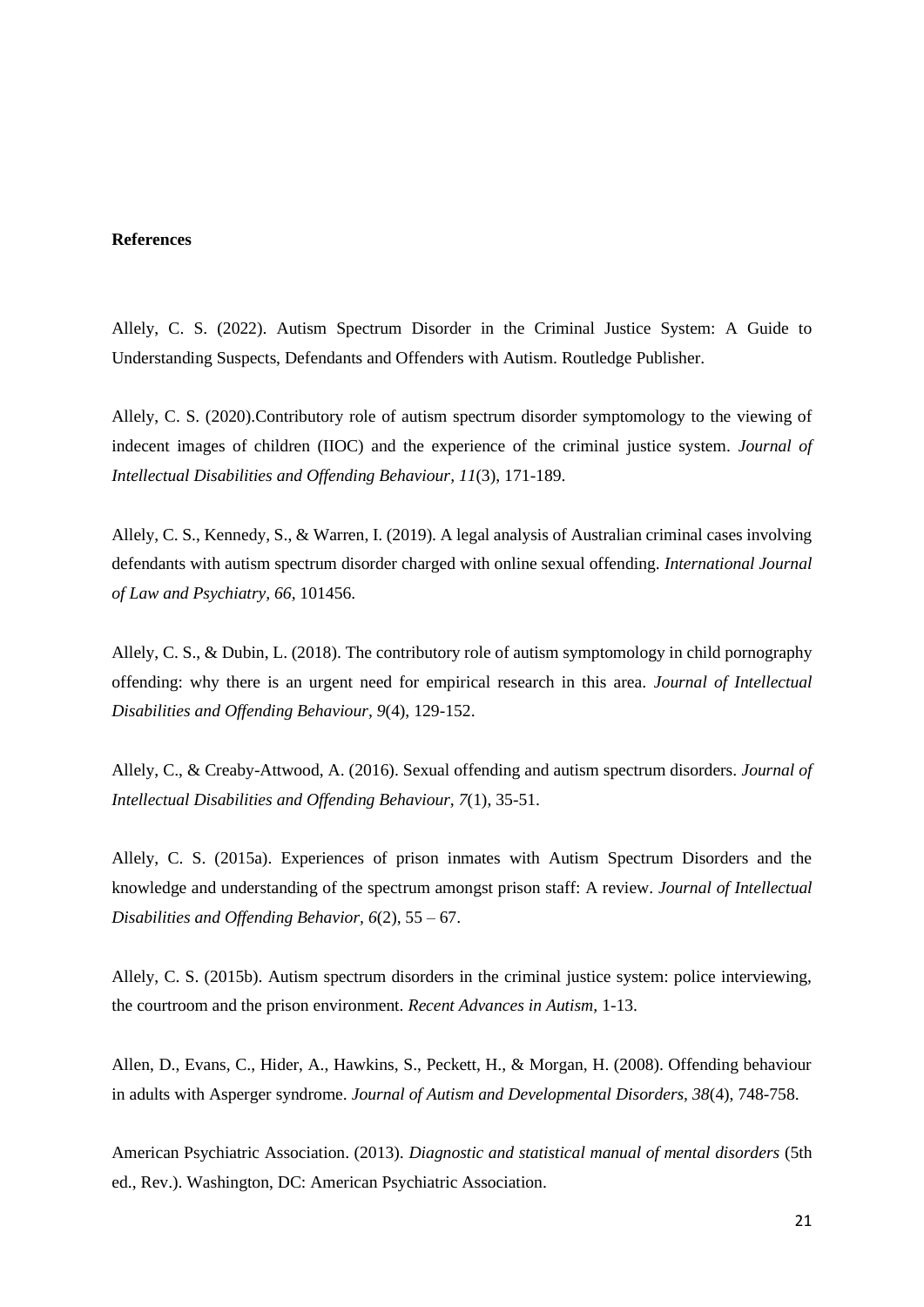Archer, N., & Hurley, E. A. (2013). A justice system failing the autistic community. *Journal of Intellectual Disabilities and Offending Behaviour, 4*(1/2), 53-59.

Ashworth, S. (2016). Autism is underdiagnosed in prisoners. *British Medical Journal, 353*, i3028.

Attwood, T., Hénault, I., & Dubin, N. (2014). *The Autism Spectrum, Sexuality and the Law: What every parent and professional needs to know*. London, UK: Jessica Kingsley Publishers.

Baron‐Cohen, S. (1988). An assessment of violence in a young man with Asperger's syndrome. *Journal of Child Psychology and Psychiatry, 29*(3), 351-360.

Bates, A. (2016). The prevalence of autistic spectrum conditions in a community offender sample. *Advances in Autism, 2*(4), 191-200.

Ben-Sasson, A., Cermak, S. A., Orsmond, G. I., Carter, A. S., & Fogg, L. (2008). Can we differentiate sensory over-responsivity from anxiety symptoms in toddlers? Perspectives of occupational therapists and psychologists. *Infant Mental Health Journal, 28*, 536–558.

Bitsika, V., Sharpley, C. F., & Mills, R. (2016). Are sensory processing features associated with depressive symptoms in boys with an ASD? *Journal of Autism and Developmental Disorders, 46,* 242– 252.

Brugha, T. S., McManus, S., Bankart, J., Scott, F., Purdon, S., Smith, J., ... & Meltzer, H. (2011). Epidemiology of autism spectrum disorders in adults in the community in England. *Archives of General Psychiatry, 68*(5), 459-465.

Cashin, A., & Newman, C. (2009). Autism in the criminal justice detention system: A review of the literature. *Journal of Forensic Nursing, 5*(2), 70-75.

Chaplin, E., & McCarthy, J. (2014). Autism spectrum disorder and offending–a UK perspective. *Autism Spectrum Quarterly*, 14-16.

Chesterman, P., & Rutter, S. C. (1993). Case report: Asperger's syndrome and sexual offending. *The Journal of Forensic Psychiatry, 4*(3), 555-562.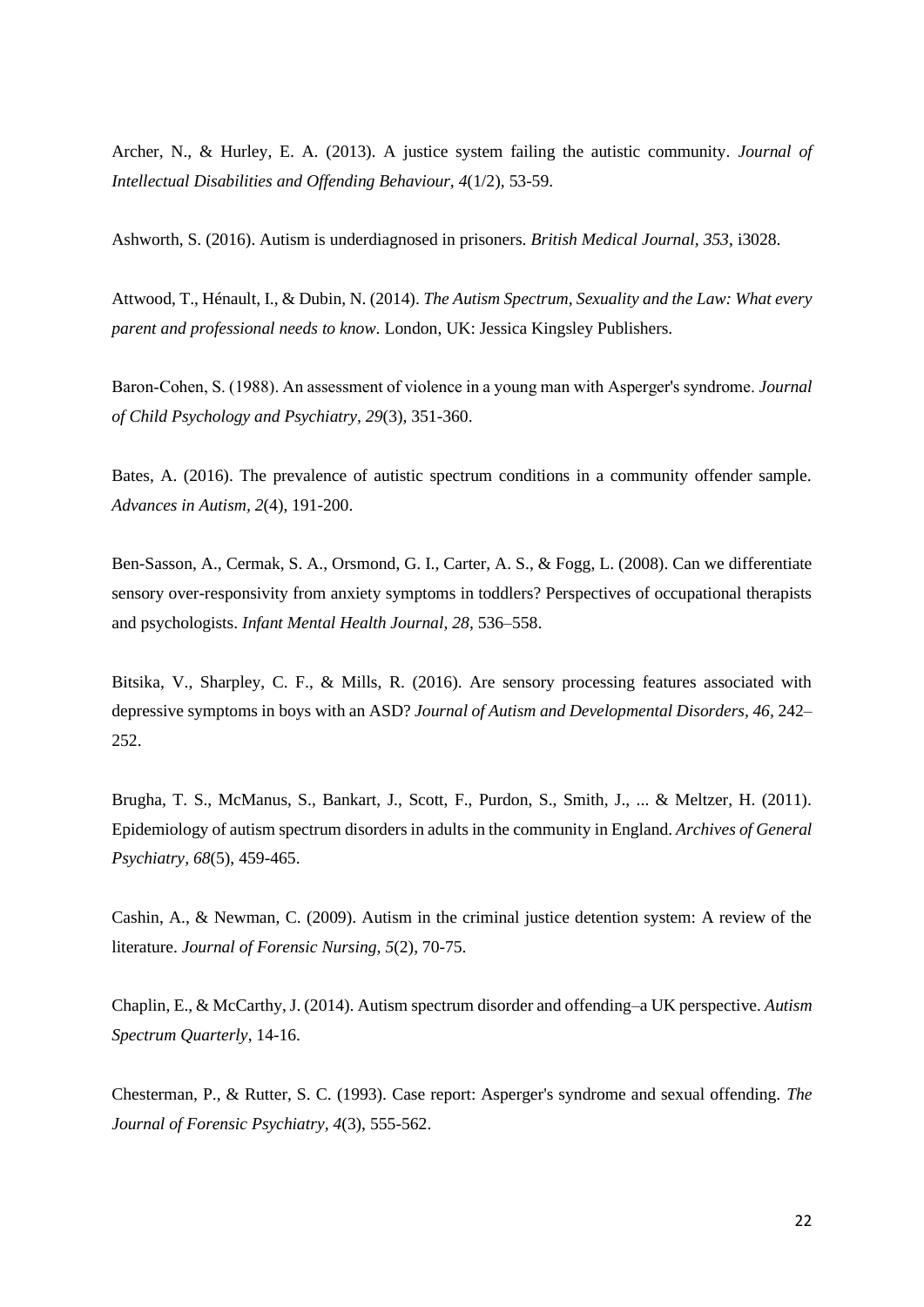Cooper, P., & Allely, C. S. (2017). You can't judge a book by its cover: evolving professional responsibilities, liabilities and 'judgecraft' when a party has Asperger's Syndrome. *Northern Ireland Legal Quarterly, 68*(1), 35-58.

Cutler, E. (2013), "Autism and child pornography: a toxic combination", available at: http://sexoffender-statistics. blogspot.com/2013/08/autism-and-child-pornography-toxic.html Accessed on 27th September 2019.

Dein, K., & Woodbury-Smith, M. (2010). Asperger syndrome and criminal behaviour. *Advances in Psychiatric Treatment, 16*(1), 37-43.

Department of Health (Ed.) (2012), Chief Medical Officer's Annual Report 2012, Our Children Deserve Better: Prevention Pays, Department of Health, London.

Dickie, I., Reveley, S., & Dorrity, A. (2018). The criminal justice system and people on the autism spectrum: perspectives on awareness and identification. *Journal of Applied Psychology and Social Science, 4*(1), 1-21.

Dubin, L.A., & Horowitz, E. (2017). *Caught in the web of the criminal justice system: Autism, developmental disabilities, and sex offenses.* London, UK: Jessica Kingsley Publishers.

English, K., & Heil, P. (2005). Prison rape: What we know today. *Corrections Compendium, 30*(5), 1- 5.

Everall, I. P., & Lecouteur, A. (1990). Firesetting in an adolescent boy with Asperger's syndrome. *The British Journal of Psychiatry, 157*(2), 284-287.

Fazio, R. L., Pietz, C. A., & Denney, R. L. (2012). An estimate of the prevalence of autism-spectrum disorders in an incarcerated population. *Open Access Journal of Forensic Psychology, 4,* 69-80.

Fombonne, E. (2009). Epidemiology of pervasive developmental disorders. *Pediatric Research, 65*(6), 591-598.

Freckelton, I. (2013). Autism spectrum disorder: forensic issues and challenges for mental health professionals and courts. *Journal Applied Research Intellectual Disabilities, 26*(5), 420-434.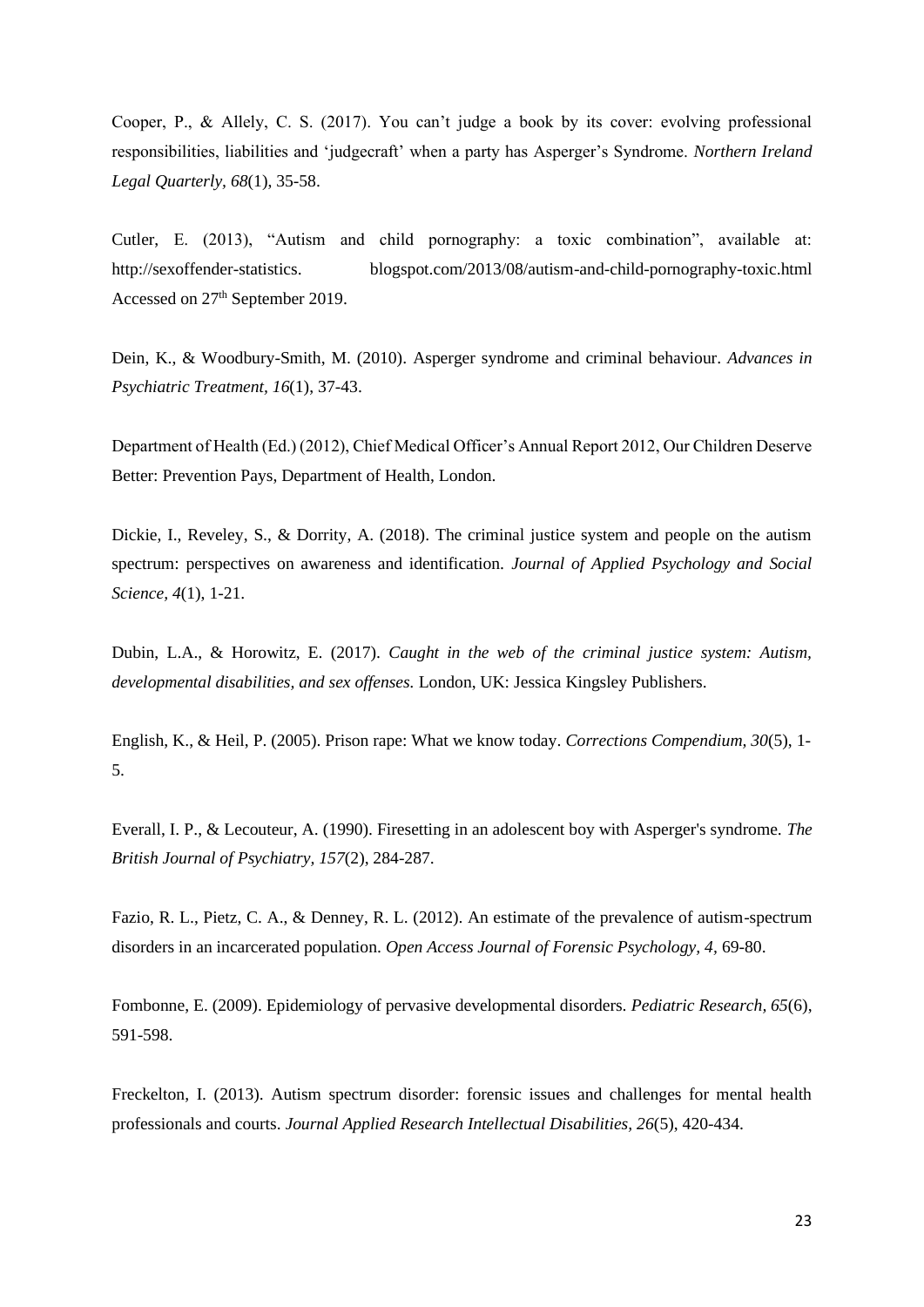Freckelton Sc, I., & List, D. (2009). Asperger's disorder, criminal responsibility and criminal culpability. *Psychiatry, Psychology and Law, 16*(1), 16-40.

Frith, U., & Hill, E. (2004). *Autism: Mind and brain*. New York: Oxford University Press.

Gallagher, H. L., & Frith, C. D. (2003). Functional imaging of 'theory of mind'. *Trends in Cognitive Sciences, 7*(2), 77-83.

Ghaziuddin, M., Tsai, L., & Ghaziuddin, N. (1991). Brief report: violence in Asperger syndrome, a critique. *Journal of Autism and Developmental Disorders*, *21*(3), 349-354.

Glaser, W., & Deane, K. (1999). Normalisation in an abnormal world: A study of prisoners with an intellectual disability. *International Journal of Offender Therapy and Comparative Criminology, 43*(3), 338-356.

Gómez de La Cuesta, G. (2010). A selective review of offending behaviour in individuals with autism spectrum disorders. *Journal of Learning Disabilities and Offending Behaviour, 1*(2), 47-58.

Grant, T., Furlano, R., Hall, L., & Kelley, E. (2018). Criminal responsibility in autism spectrum disorder: A critical review examining empathy and moral reasoning. *Canadian Psychology/psychologie canadienne, 59*(1), 65-75.

Green, D., Chandler, S., Charman, T., Simonoff, E., & Baird, G. (2016). Brief report: DSM-5 sensory behaviours in children with and without an autism spectrum disorder. *Journal of Autism and Developmental Disorders, 46*(11), 3597-3606.

Griffiths, D., Richards, D., & Fedoroff, P. (2009). Persons with intellectual disabilities who sexually offend. *Sex Offenders: Identification, Risks, Assessment, Treatment and Legal Issues*, 353-378.

Haq, I., & Le Couteur, A. (2004). Autism spectrum disorder. *Medicine, 32*, 61–63.

Hare, D. J., Gould, J., Mills, R., & Wing, L. (1999). *A preliminary study of individuals with autistic spectrum disorders in three special hospitals in England*. London: National Autistic Society. Accessed on 3<sup>rd</sup> 3<sup>rd</sup> October 2019: https://pdfs.semanticscholar.org/2d26/017411f22bcc1517abf92a816153a7a5032b.pdf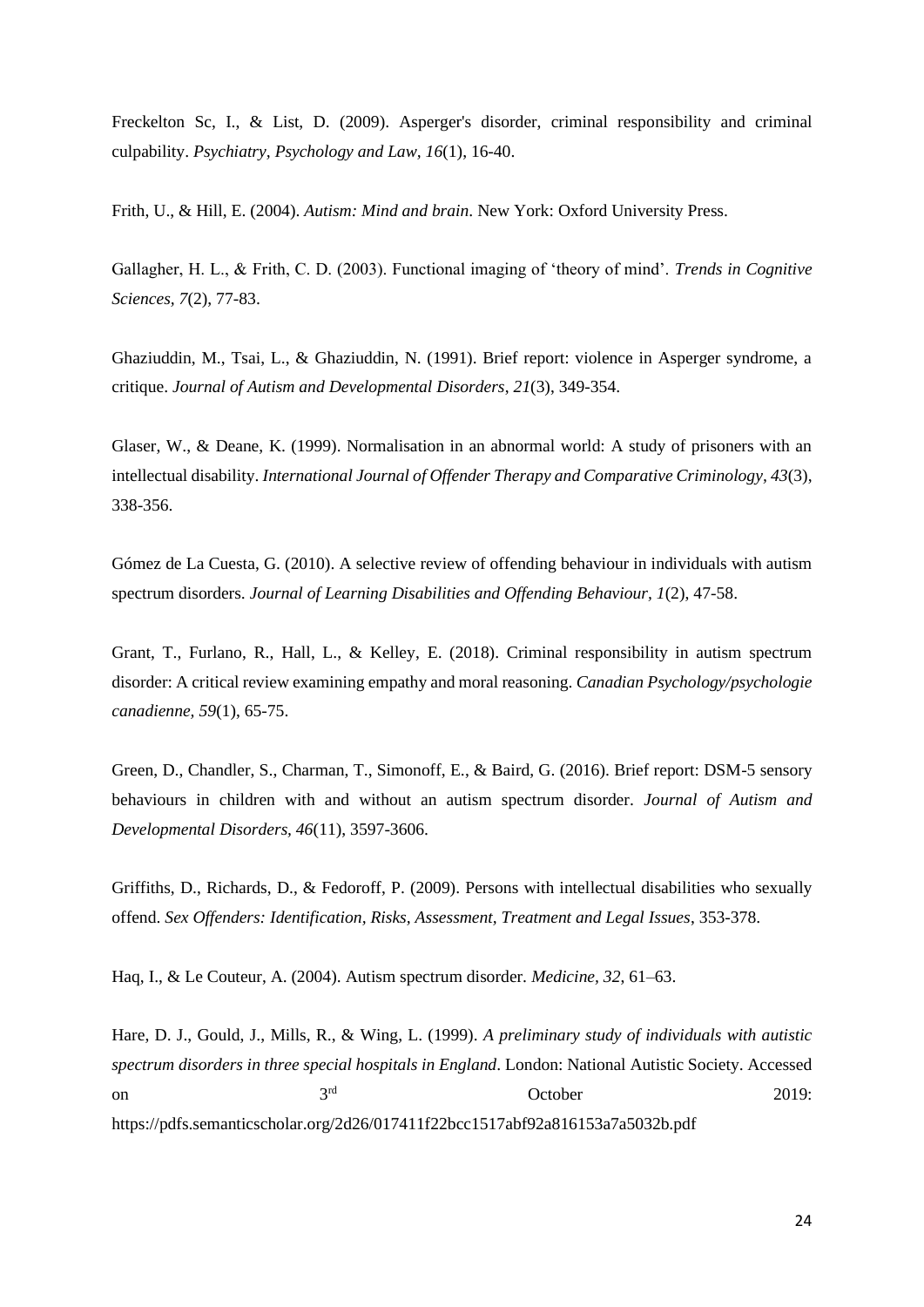Haesen, B., Boets, B., & Wagemans, J. (2011). A review of behavioural and electrophysiological studies on auditory processing and speech perception in autism spectrum disorders. *Research in Autism Spectrum Disorders, 5*(2), 701–714.

Haskins, B. G., & Silva, J. A. (2006). Asperger's disorder and criminal behavior: forensic-psychiatric considerations. *Journal of the American Academy of Psychiatry and the Law Online, 34*(3), 374-384.

Helverschou, S. B., Steindal, K., Nøttestad, J. A., & Howlin, P. (2018). Personal experiences of the Criminal Justice System by individuals with autism spectrum disorders. *Autism, 22*(4), 460-468.

Higgs, T., & Carter, A. J. (2015). Autism spectrum disorder and sexual offending: responsivity in forensic interventions. *Aggression and Violent Behavior, 22,* 112-119.

Hingsburger, D., Griffiths, D., & Quinsey, V. (1991). Detecting counterfeit deviance: Differentiating sexual deviance from sexual inappropriateness. *The Habilitative Mental Healthcare Newsletter, 10*(9), 51-54.

Hippler, K., Viding, E., Klicpera, C., & Happé, F. (2010). Brief report: No increase in criminal convictions in Hans Asperger's original cohort. *Journal of Autism and Developmental Disorders, 40*(6), 774-780.

Jones, C. R., Happe, F., Baird, G., Simonoff, E., Marsden, A. J., Tregay, J., & Charman, T. (2009). Auditory discrimination and auditory sensory behaviours in autism spectrum disorders. *Neuropsychologia, 47*(13), 2850–2858.

Kern, J. K., Trivedi, M. H., Garver, C. R., Grannemann, B. D., Andrews, A. A., Savla, J. S., & Schroeder, J. L. (2006). The pattern of sensory processing abnormalities in autism. *Autism: The International Journal of Research and Practice, 10*(5), 480–494.

King, C., & Murphy, G. H. (2014). A systematic review of people with autism spectrum disorder and the criminal justice system. *Journal of Autism and Developmental Disorders*, *44*(11), 2717-2733.

Klin, A., Volkmar, F. R., Sparrow, S. S., Cicchetti, D. V., & Rourke, B. P. (1995). Validity and neuropsychological characterization of Asperger syndrome: Convergence with nonverbal learning disabilities syndrome. *Journal of Child Psychology and Psychiatry*, *36*(7), 1127-1140.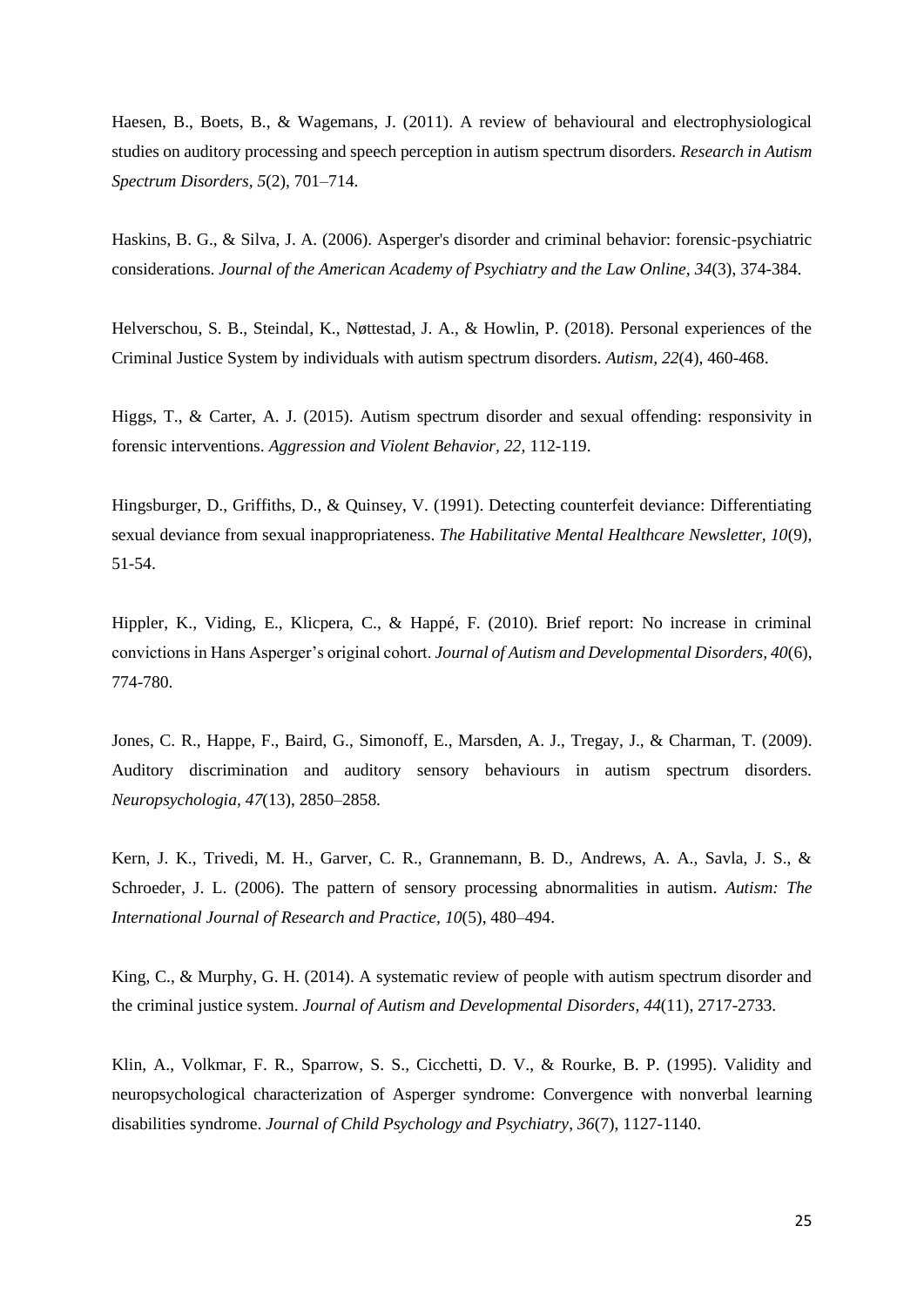Lane, A. E., Molloy, C. A., & Bishop, S. L. (2014). Classification of children with autism spectrum disorder by sensory subtype: A case for sensory-based phenotypes. *Autism Research, 7*(3), 322–333.

Lazaratou, H., Giannopoulou, I., Anomitri, C., & Douzenis, A. (2016). Case report: Matricide by a 17 year old boy with Asperger's syndrome. *Aggression and Violent Behavior, 31,* 61-65.

Ledingham, R., & Mills, R. (2015). A preliminary study of autism and cybercrime in the context of international law enforcement. *Advances in Autism, 1*(1), 2-11.

Leekam, S. R., Nieto, C., Libby, S. J., Wing, L., & Gould, J. (2007). Describing the sensory abnormalities of children and adults with autism. *Journal of Autism and Developmental Disorders, 37*(5),894–910.

Lewis, A., Pritchett, R., Hughes, C., & Turner, K. (2015). Development and implementation of autism standards for prisons. *Journal of Intellectual Disabilities and Offending Behaviour, 6*(2), 68-80.

Lewis, A., & Turner, K. (2014). Developing a 'better' autistic spectrum disorder service in a young offenders' institution. Youth, Risk and Mental Health: Multiple Roads to Recovery, 4th European Congress for Forensic Adolescent Psychiatry, Psychology and Other Involved Professions, Manchester, May.

Lindsay, W. R., Carson, D., O'Brien, G., Holland, A. J., Taylor, J. L., Wheeler, J. R., & Steptoe, L. (2014). A comparison of referrals with and without Autism Spectrum Disorder to forensic intellectual disability services. *Psychiatry, Psychology and Law, 21*, 947–954.

Loureiro, D., Machado, A., Silva, T., Veigas, T., Ramalheira, C., & Cerejeira, J. (2018). Higher Autistic Traits Among Criminals, But No Link to Psychopathy: Findings from a High-Security Prison in Portugal. *Journal of Autism and Developmental Disorders, 48*(9), 3010-3020.

Mahoney, M. (2009). Asperger's Syndrome and the criminal Law: The special case of child pornography. Retrieved from  $\alpha$ [http://www.harringtonmahoney.com/content/Publications/AspergersSyndromeandtheCriminalLawv26](http://www.harringtonmahoney.com/content/Publications/AspergersSyndromeandtheCriminalLawv26.pdf) [.pdf](http://www.harringtonmahoney.com/content/Publications/AspergersSyndromeandtheCriminalLawv26.pdf) Accessed on 27<sup>th</sup> September 2019.

McAdam, P. (2009). Knowledge and understanding of the autism spectrum amongst prison staff. *Good Autism Practice (GAP), 10*(1), 19-25.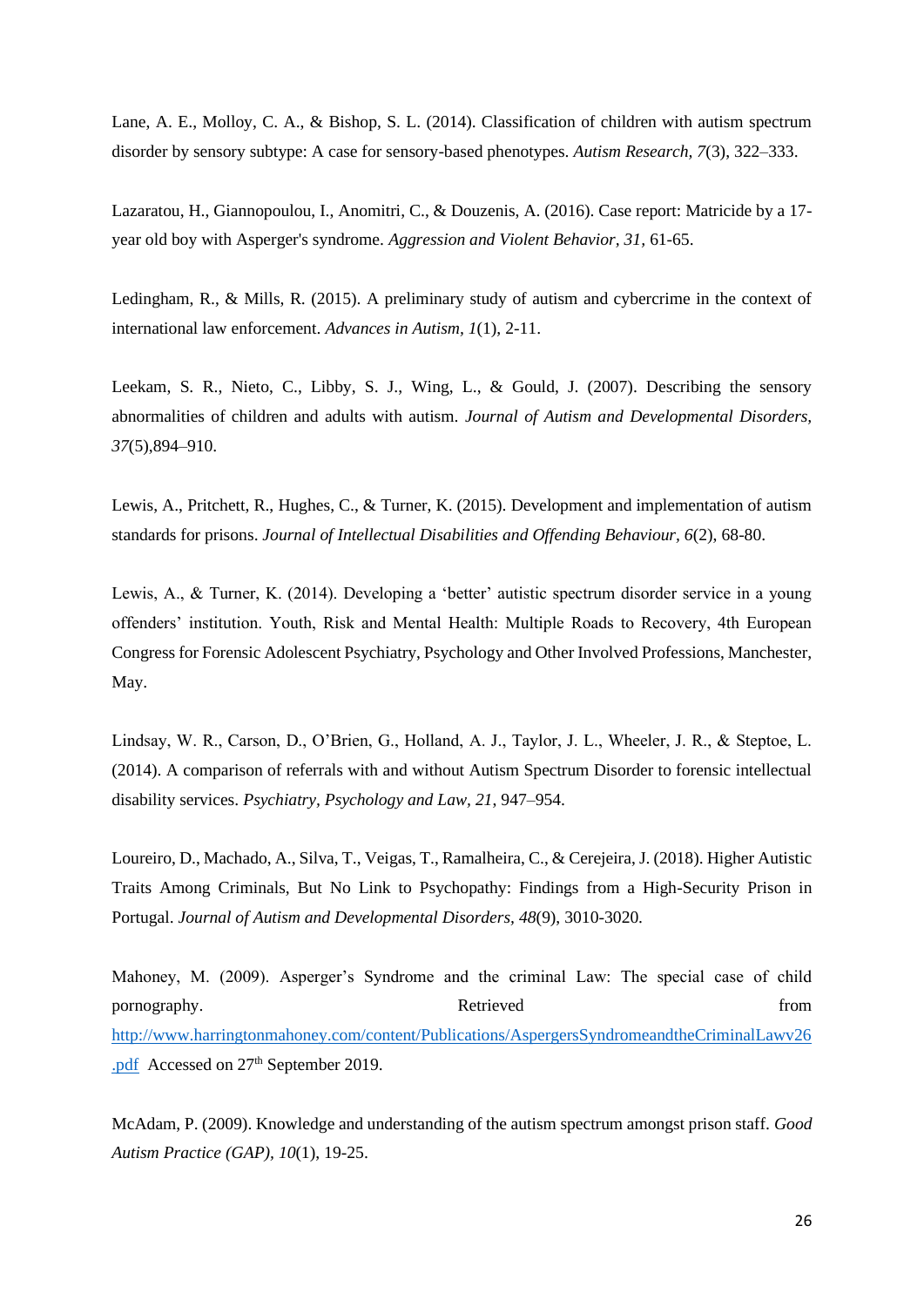Mesibov, G., & Sreckovic, M. (2017). Child and juvenile pornography and autism spectrum disorder. In A. Lawrence, J.D. Dubin, & E. Horowitz (Eds.), *Caught in the web of the criminal justice system: Autism, developmental disabilities, and sex offenses* (pp. 64-93). London, UK: Jessica Kingsley Publishers.

Michna, I., & Trestman, R. (2016). Correctional management and treatment of Autism spectrum disorder. *Journal of the American Academy of Psychiatry and the Law Online, 44*(2), 253-258.

Modell, S. J., & Mak, S. (2008). A Preliminary Assessment of Police Officers' Knowledge and Perceptions of Persons with Disabilities*. Intellectual and Developmental Disabilities, 46,* 183–189.

Mouridsen, S. E., Rich, B., Isager, T., & Nedergaard, N. J. (2008). Pervasive developmental disorders and criminal behaviour: A case control study. *International Journal of Offender Therapy and Comparative Criminology, 52*(2), 196-205.

Myers, F. (2004). *On the borderline? People with learning disabilities and/or autistic spectrum disorders in secure, forensic and other specialist settings.* Edinburgh: Scottish Development Centre for Mental Health.

Newman, C., Cashin, A., & Graham, I. (2019). Identification of service development needs for incarcerated adults with autism spectrum disorders in an Australian prison system. *International Journal of Prisoner Health, 15*(1), 24-36.

Newman, S. S., & Ghaziuddin, M. (2008). Violent crime in Asperger syndrome: the role of psychiatric comorbidity. *Journal of Autism and Developmental Disorders, 38*(10), 1848-1852.

Newman, C. (2013), "A hermeneutic phenomenological examination of the lived experience of incarceration for those with autism", masters of advanced nursing, University of Technology Sydney, Sydney, available at: [http://hdl.handle.net/10453/21787.](http://hdl.handle.net/10453/21787)

Osborn, J., Elliott, I., Middleton, D., & Beech, A. (2010). The use of actuarial risk assessment measures with UK internet child pornography offenders. *Journal of Aggression, Conflict and Peace Research, 2*(3), 16-24.

Palermo, M. T. (2004). Pervasive developmental disorders, psychiatric comorbidities, and the law. *International Journal of Offender Therapy and Comparative Criminology, 48*(1), 40-48.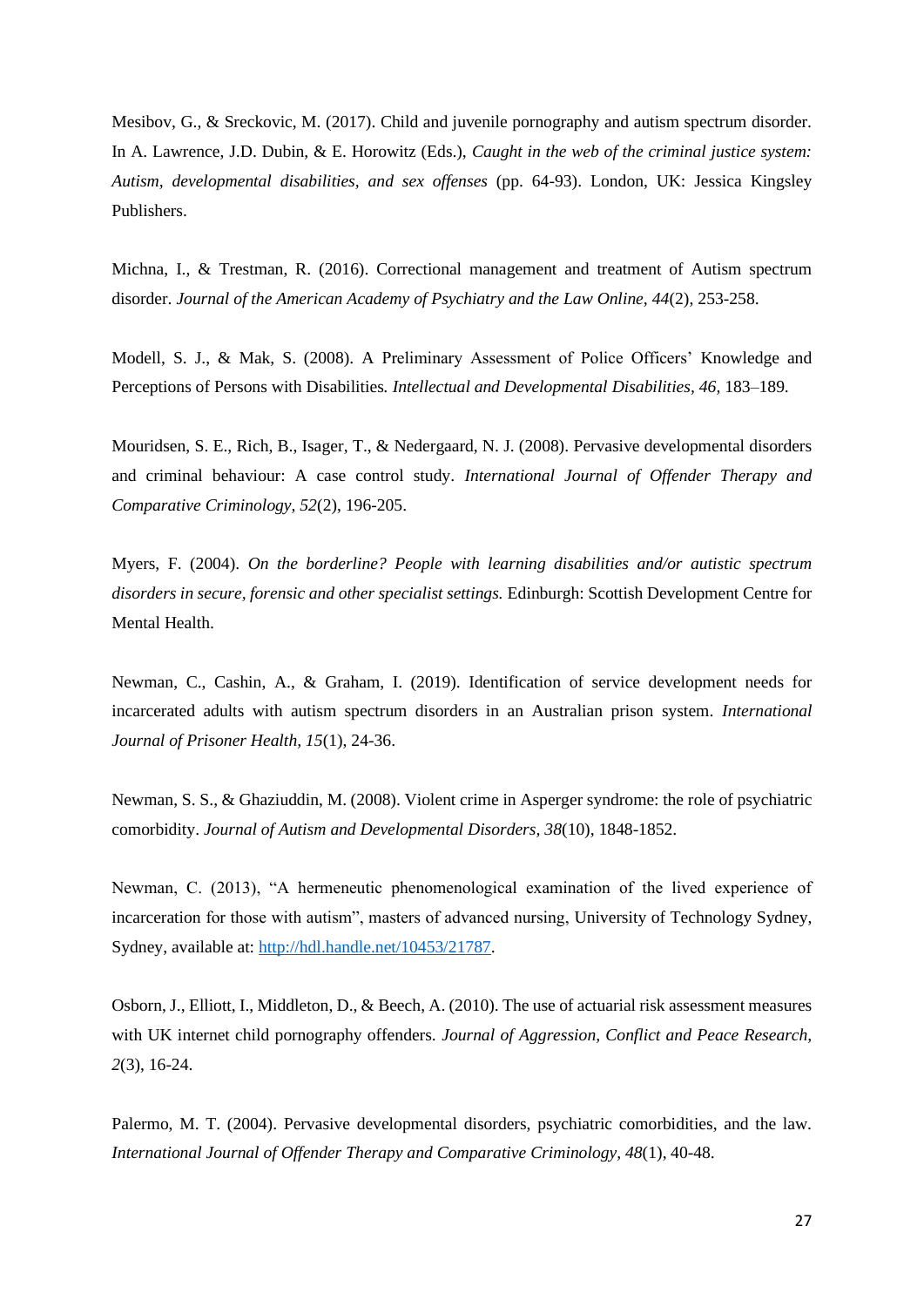Paterson, P. (2008). How well do young offenders with Asperger syndrome cope in custody? Two prison case studies. *British Journal of Learning Disabilities, 36*(1), 54-58.

Powell, T. (2016). *Recognising* Asperger'ssyndrome *(autism spectrum disorder): A practical guide to adult diagnosis and beyond*. London: Speechmark Publishing Ltd.

Ray, F., Marks, C., & Bray-Garretson, H. (2004). Challenges to treating adolescents with Asperger's Syndrome who are sexually abusive. *Sexual Addiction and Compulsivity*, *11*(4), 265-285.

Robertson, C. E., & McGillivray, J. A. (2015). Autism behind bars: a review of the research literature and discussion of key issues. *The Journal of Forensic Psychiatry and Psychology, 26*(6), 719-736.

Robinson, L., Spencer, M. D., Thomson, L. D., Stanfield, A. C., Owens, D. G., Hall, J., & Johnstone, E. C. (2012). Evaluation of a screening instrument for autism spectrum disorders in prisoners. *PLoS One, 7*(5), e36078.

Royal College of Psychiatrists. (2006). Psychiatric Services for Adolescents and Adults with Autistic-Spectrum Disorders, *Royal College of Psychiatrists,* London.

Scragg, P., & Shah, A. (1994). Prevalence of Asperger's syndrome in a secure hospital. *The British Journal of Psychiatry, 165*(5), 679-682.

Simonoff, E., Pickles, A., Charman, T., Chandler, S., Loucas, T., & Baird, G. (2008). Psychiatric disorders in children with autism spectrum disorders: prevalence, comorbidity, and associated factors in a population-derived sample. *Journal of the American Academy of Child and Adolescent Psychiatry, 47*(8), 921-929.

Stabenow, T. K. (2011). A method for careful study: A proposal for reforming the child pornography guidelines. *Federal Sentencing Reporter, 24*(2), 108-136.

Steel, C. (2016). The Asperger's defence in digital child pornography investigations. *Psychiatry, Psychology and Law, 23*(3), 473-482.

Sugrue, D. P. (2017). Chapter 4. Forensic assessment of individuals with autism spectrum charged with child pornography violations. In *Caught in the Web of the Criminal Justice System: Autism, Developmental Disabilities, and Sex Offenses*. Edited by Lawrence A. Dubin, J.D. and Emily Horowitz,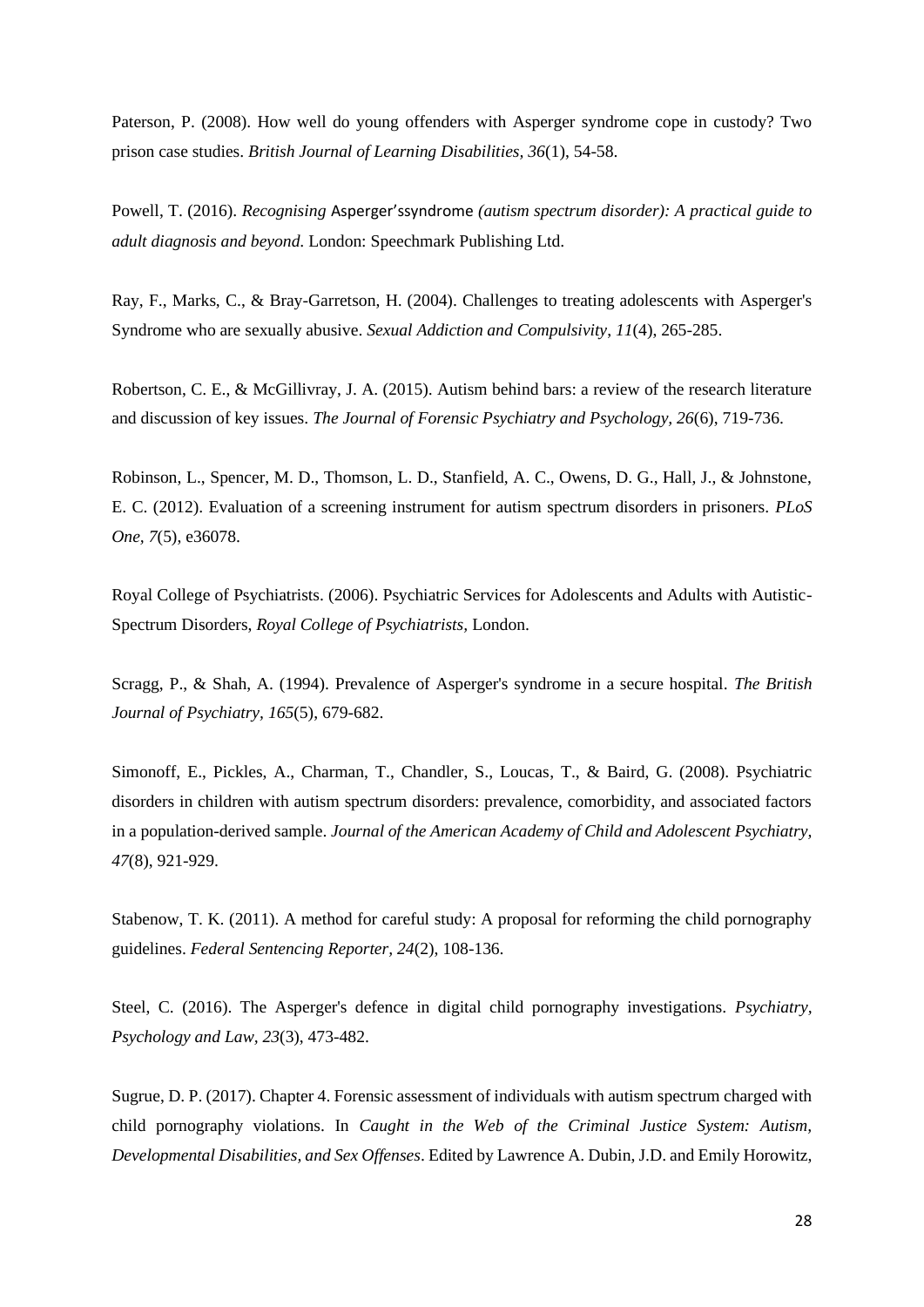Ph.D. Foreword by Alan Gershel, J.D. Introduction by Mark Mahoney, J.D. Afterword by Tony Attwood. Jessica Kingsley Publishers.

Schwartz-Watts, D. M. (2005). Asperger's disorder and murder. *Journal of the American Academy of Psychiatry and the Law Online, 33*(3), 390-393.

The National Autistic Society (2005). *Autism: A Guide for Criminal Justice Professional.* The National Autistic Society, London.

Tomchek, S. D., & Dunn, W. (2007). Sensory processing in children with and without autism: A comparative study using the short sensory profile. *American Journal of Occupational Therapy, 61*(2), 190–200.

Uljarevic, M., & Hamilton, A. (2013). Recognition of emotions in autism: a formal meta-analysis. *Journal of Autism and Developmental Disorders, 43*(7), 1517-1526.

Underwood, L., McCarthy, J., Chaplin, E., Forrester, A., Mills, R., & Murphy, D. (2016). Autism spectrum disorder traits among prisoners. *Advances in Autism, 2*(3), 106-117.

Underwood, L., Forrester, A., Chaplin, E., & McCarthy, J. (2013). Prisoners with neurodevelopmental disorders. *Journal of Intellectual Disabilities and Offending Behaviour, 4*(1/2), 17-23.

Van Roekel, E., Scholte, R. H., & Didden, R. (2010). Bullying among adolescents with autism spectrum disorders: Prevalence and perception. *Journal of Autism and Developmental Disorders, 40*(1), 63-73.

Vinter, L. P. (2020). Working with autistic individuals in prison-based interventions to address sexual offending (Doctoral dissertation, Nottingham Trent University (United Kingdom)).

Vinter, L. P., Dillon, G., & Winder, B. (2020). 'People don't like you when you're different': exploring the prison experiences of autistic individuals. *Psychology, Crime and Law,* 1-20.

Weiss, J. A., & Fardella, M. A. (2018). Victimization and perpetration experiences of adults with autism. *Frontiers in Psychiatry, 9.*

Westphal, A., & Allely, C. S. (2019). Using structured tools to assess violence risk associated with autism. *Journal of the American Academy of Psychiatry and the Law.*